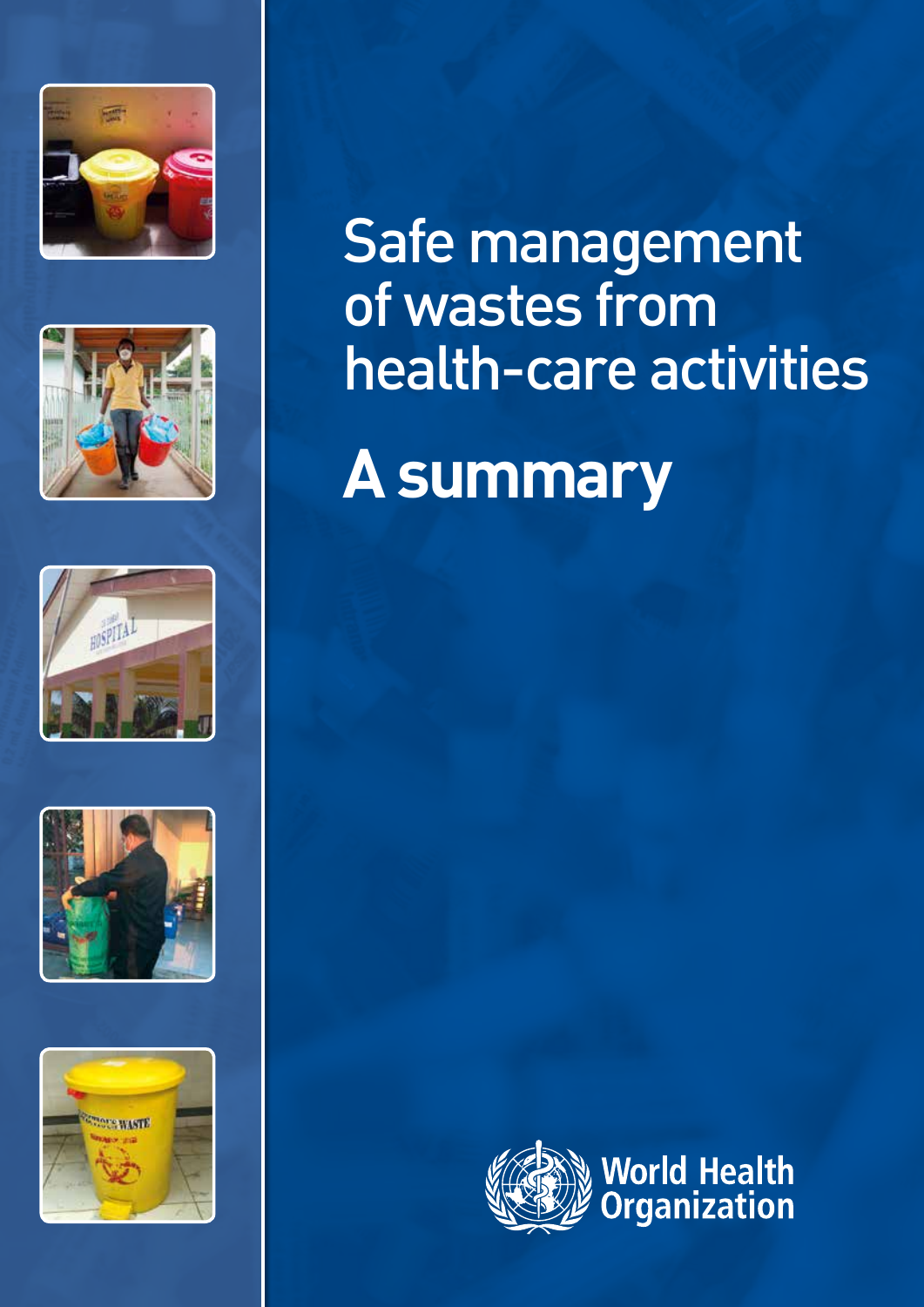#### WHO/FWC/WSH/17.05

#### **© World Health Organization 2017**

Some rights reserved. This work is available under the Creative Commons Attribution-NonCommercial-ShareAlike 3.0 IGO licence (CC BY-NC-SA 3.0 IGO; [https://creativecommons.org/licenses/by-nc](https://creativecommons.org/licenses/by-nc-sa/3.0/igo)[sa/3.0/igo\)](https://creativecommons.org/licenses/by-nc-sa/3.0/igo).

Under the terms of this licence, you may copy, redistribute and adapt the work for non-commercial purposes, provided the work is appropriately cited, as indicated below. In any use of this work, there should be no suggestion that WHO endorses any specific organization, products or services. The use of the WHO logo is not permitted. If you adapt the work, then you must license your work under the same or equivalent Creative Commons licence. If you create a translation of this work, you should add the following disclaimer along with the suggested citation: "This translation was not created by the World Health Organization (WHO). WHO is not responsible for the content or accuracy of this translation. The original English edition shall be the binding and authentic edition".

Any mediation relating to disputes arising under the licence shall be conducted in accordance with the mediation rules of the World Intellectual Property Organization..

**Suggested citation.** Safe management of wastes from health-care activities: a summary. Geneva: World Health Organization; 2017 (WHO/FWC/WSH/17.05). Licence: CC BY-NC-SA 3.0 IGO.

**Cataloguing-in-Publication (CIP) data.** CIP data are available at [http://apps.who.int/iris.](http://apps.who.int/iris)

**Sales, rights and licensing.** To purchase WHO publications, see [http://apps.who.int/bookorders.](http://apps.who.int/bookorders) To submit requests for commercial use and queries on rights and licensing, see [http://www.who.int/](http://www.who.int/about/licensing) [about/licensing](http://www.who.int/about/licensing).

**Third-party materials.** If you wish to reuse material from this work that is attributed to a third party, such as tables, figures or images, it is your responsibility to determine whether permission is needed for that reuse and to obtain permission from the copyright holder. The risk of claims resulting from infringement of any third-party-owned component in the work rests solely with the user.

**General disclaimers.** The designations employed and the presentation of the material in this publication do not imply the expression of any opinion whatsoever on the part of WHO concerning the legal status of any country, territory, city or area or of its authorities, or concerning the delimitation of its frontiers or boundaries. Dotted and dashed lines on maps represent approximate border lines for which there may not yet be full agreement.

The mention of specific companies or of certain manufacturers' products does not imply that they are endorsed or recommended by WHO in preference to others of a similar nature that are not mentioned. Errors and omissions excepted, the names of proprietary products are distinguished by initial capital letters.

All reasonable precautions have been taken by WHO to verify the information contained in this publication. However, the published material is being distributed without warranty of any kind, either expressed or implied. The responsibility for the interpretation and use of the material lies with the reader. In no event shall WHO be liable for damages arising from its use.

Edited by Vivien Stone. Design and layout: designisgood.info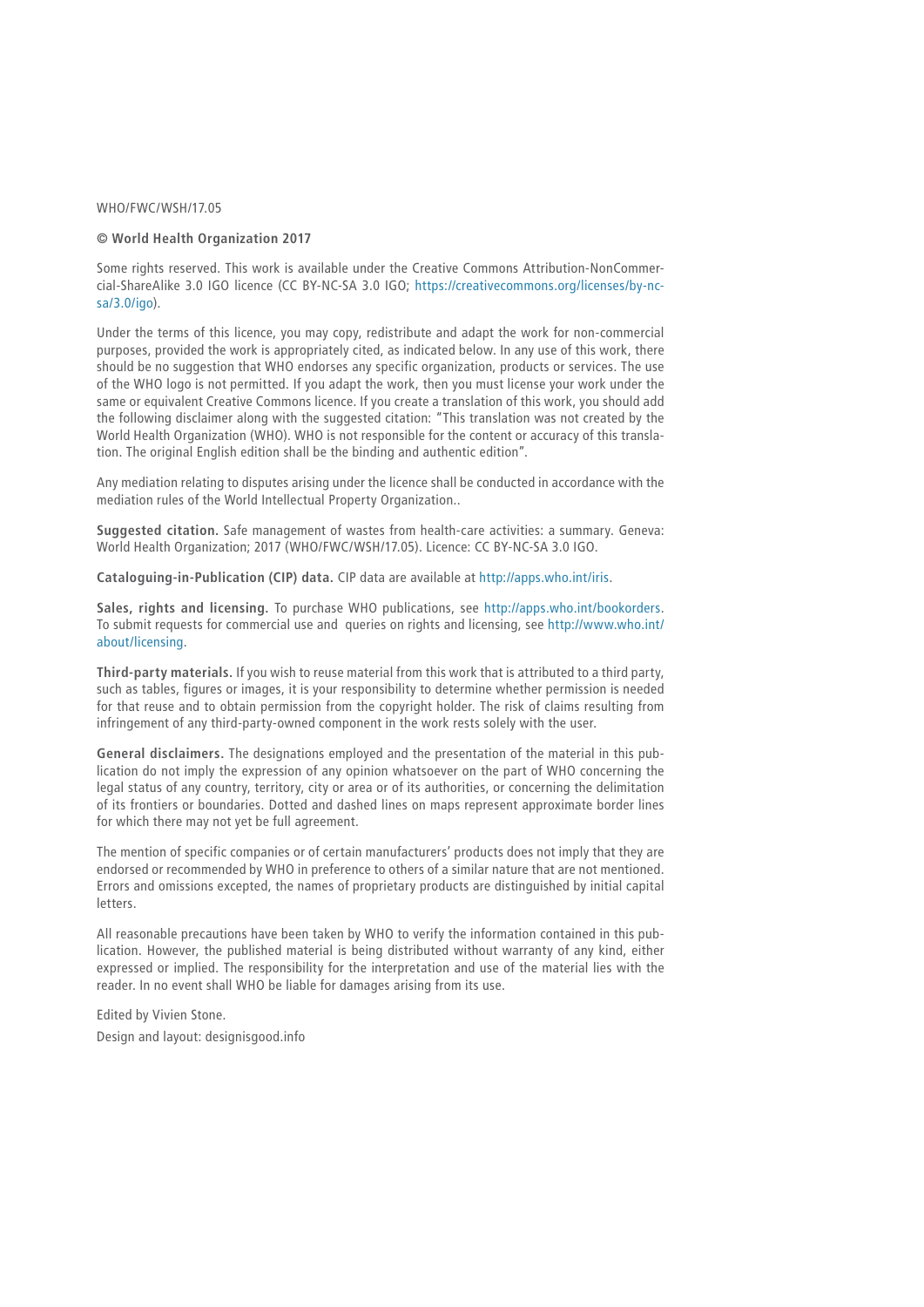# **Contents**

|                                                                                                                                                                                                                                      | iv |
|--------------------------------------------------------------------------------------------------------------------------------------------------------------------------------------------------------------------------------------|----|
|                                                                                                                                                                                                                                      | iv |
| 1. Introduction <b>Automaking Construction</b>                                                                                                                                                                                       | 1  |
| 2. Health-care waste categories and risks <b>Commission Contract and September 2.</b>                                                                                                                                                | 3  |
|                                                                                                                                                                                                                                      | 5  |
|                                                                                                                                                                                                                                      | 5  |
|                                                                                                                                                                                                                                      | 6  |
|                                                                                                                                                                                                                                      | 8  |
|                                                                                                                                                                                                                                      | 9  |
| 6. Treatment of health-care waste                                                                                                                                                                                                    | 11 |
|                                                                                                                                                                                                                                      | 11 |
| 6.2 Incineration                                                                                                                                                                                                                     | 12 |
| 6.3 Other treatment methods <b>State and State and State and State and State and State and State and State and State and State and State and State and State and State and State and State and State and State and State and Sta</b> | 13 |
| 6.4 Interim treatment approaches and emergency situations <b>CONFINGLEY 10</b> 10 14 16 17                                                                                                                                           | 14 |
|                                                                                                                                                                                                                                      | 15 |
|                                                                                                                                                                                                                                      | 17 |
|                                                                                                                                                                                                                                      | 17 |
| 8.2 Disposal options in emergency situations <b>CONSTANT AND THE READER OF STANDARY SIGNS</b>                                                                                                                                        | 18 |
| 9. Mercury in health care <b>San According to the Contract of According to the Contract of According to According to According the Contract of According to According the Contract of According to According the Contract of Acc</b> | 19 |
|                                                                                                                                                                                                                                      | 21 |
|                                                                                                                                                                                                                                      | 23 |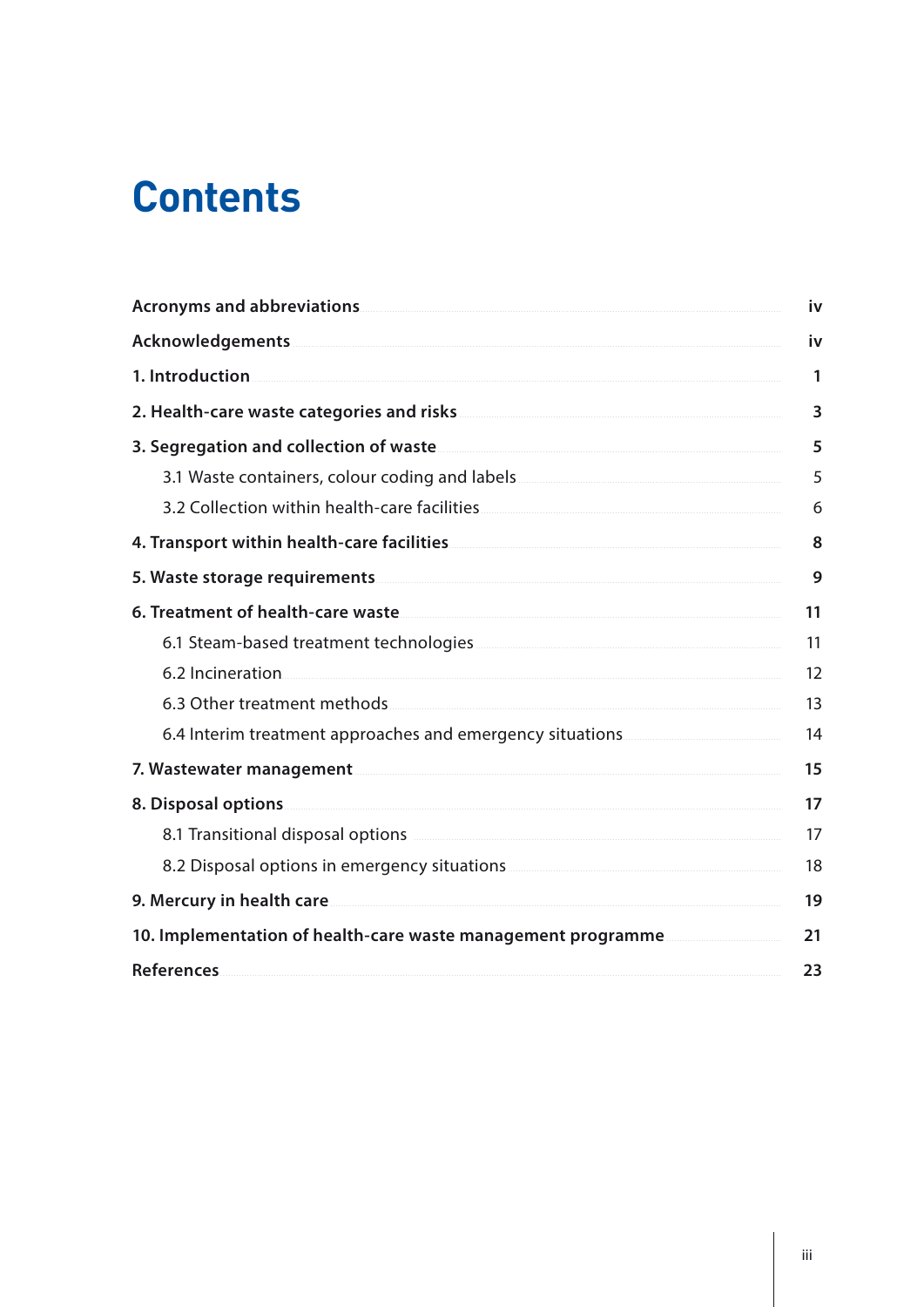# <span id="page-3-0"></span>**Acronyms and abbreviations**

| AMR         | antimicrobial resistance                                                           |
|-------------|------------------------------------------------------------------------------------|
| BAT         | best available techniques                                                          |
| BEP         | best environmental practices                                                       |
| <b>ESM</b>  | environmentally sound management                                                   |
| HBV         | hepatitis B virus                                                                  |
| HCV         | hepatitis C virus                                                                  |
| <b>HCWM</b> | health-care waste management                                                       |
| <b>HEPA</b> | high efficiency particulate air                                                    |
| HIV         | human immunodeficiency virus                                                       |
| <b>IPC</b>  | infection prevention and control                                                   |
| <b>ISWA</b> | International Solid Waste Association                                              |
| <b>JMP</b>  | <b>WHO/UNICEF Joint Monitoring</b><br>Programme for Water Supply and<br>Sanitation |
| <b>PCBs</b> | polychlorinated biphenyls                                                          |

| <b>PCDDs</b>  | polychlorinated dibenzo-p-dioxins       |  |  |  |
|---------------|-----------------------------------------|--|--|--|
| <b>PCDFs</b>  | polychlorinated dibenzofurans           |  |  |  |
| <b>POPs</b>   | persistent organic pollutants           |  |  |  |
| <b>PPE</b>    | personal protective equipment           |  |  |  |
| <b>PVC</b>    | polyvinylchloride                       |  |  |  |
| <b>SDGs</b>   | Sustainable Development Goals           |  |  |  |
| <b>TEQ</b>    | toxic equivalent                        |  |  |  |
| UN            | United Nations                          |  |  |  |
| <b>UNEP</b>   | United Nations Environment<br>Programme |  |  |  |
| <b>UNICFF</b> | United Nations Children's Fund          |  |  |  |
| WASH          | water, sanitation and hygiene           |  |  |  |
| <b>WHA</b>    | World Health Assembly                   |  |  |  |
| WHO           | World Health Organization               |  |  |  |

# **Acknowledgements**

The lead authors of this document were Ute Pieper, Arabella Hayter and Maggie Montgomery. Strategic direction was provided by Bruce Gordon (Coordinator, Water, Sanitation, Hygiene and Health Unit). Vivien Stone edited the document and Lesley Robinson provided secretarial and administrative support throughout the document development process. A number of professionals from WHO, UNICEF and the health-care waste working group of the International Solid Waste Association (ISWA) reviewed and contributed to this summary document. These individuals include:

Benedetta Allegranzi, WHO, Geneva, Switzerland

Arshad Altaf, WHO, Geneva, Switzerland

Sophie Boisson, WHO, Geneva, Switzerland

Edith Clarke, Ministry of Health, Accra, Ghana

Nizam Damani, Queens University, Belfast, United Kingdom

Fabrice Fotso, UNICEF, Dakar, Senegal

Beatrice Giordani, NEWSTER Group, City of San Marino, San Marino

Roland Katschnig, METEKA GmbH, Judenburg, Austria

Edward Krisiunas, WNWN International, Burlington, United States of America

Jan-Gerd Kühling, ETLog Health Consulting GmbH, Kremmen, Germany

Miquel Lozano, Tesalys, Saint-Jean, France

Slobodanka Pavlovic, Independent University Banja Luka, Banja Luka, Bosnia and Herzegovina

Michaela Pfeiffer, WHO, Geneva, Switzerland

Raj Rathamano, Manitoba Sustainable Development, Winnipeg, Canada

Omar Fernández Sanfrancisco, ATHISA GROUP, Peligros, Spain

Ruth Stringer, Health Care Without Harm, Exeter, United Kingdom

Carolyn Vickers, WHO, Geneva, Switzerland

Anne Woolridge, Independent Safety Services Ltd, Sheffield, United Kingdom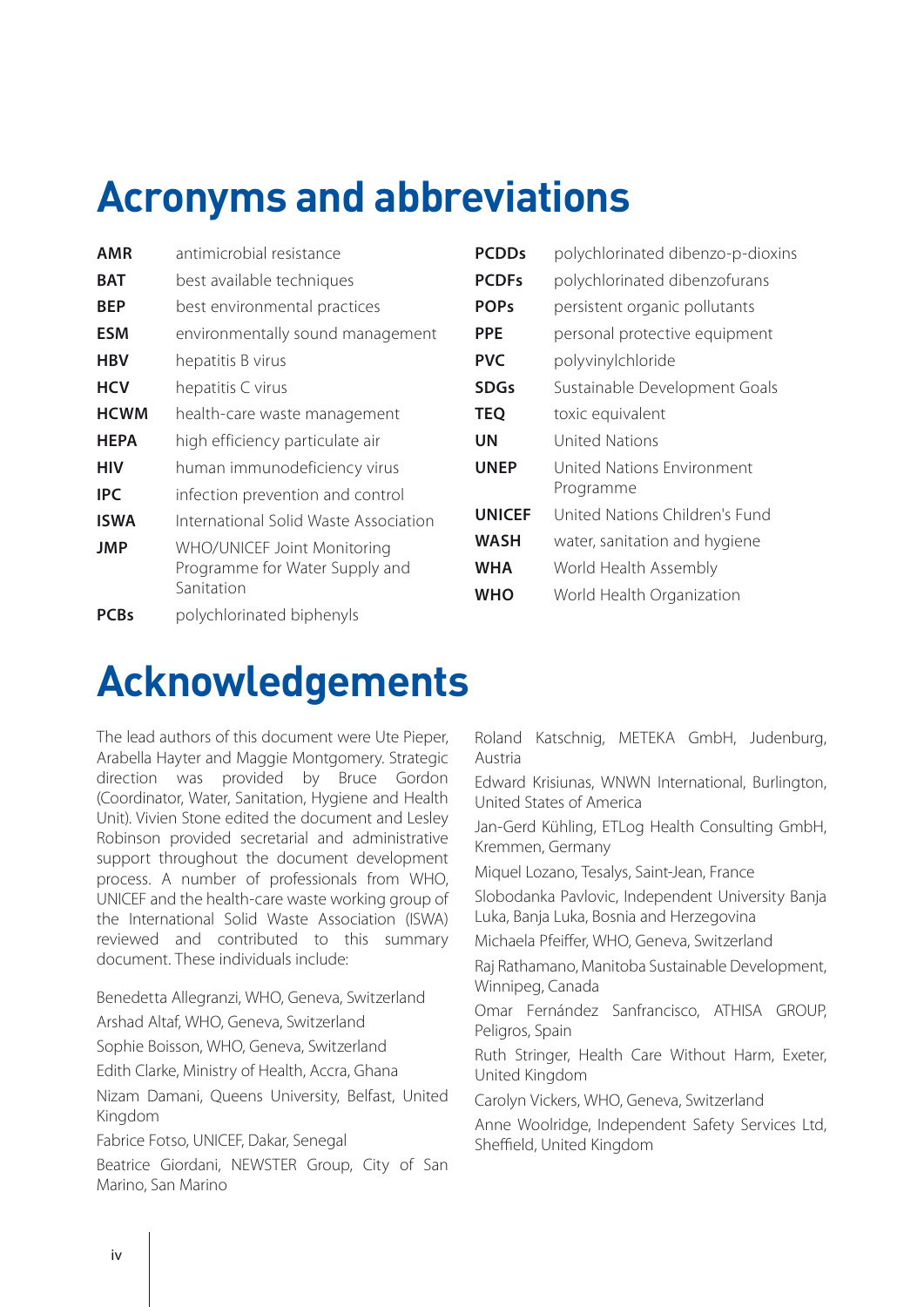### <span id="page-4-0"></span>**1. Introduction**

Safe health-care waste management is fundamental for the provision of quality, people-centred care, protecting patient and staff safety and safeguarding the environment. As part of broader water, sanitation and hygiene (WASH) and infection prevention and control (IPC) efforts, safe management of health-care waste reduces health-care-related infections, increases trust and uptake of services, increases efficiency and decreases cost of service delivery. In line with the UN Sustainable Development Goals (SDGs), particularly SDG 3 on health, SDG 6 on safely managed water and sanitation and SDG 12 on sustainable consumption and production, the *Water, sanitation and hygiene (WASH) in health care facilities: Global action plan* aims to ensure that all health-care facilities have basic WASH services by 2030 (WHO & UNICEF, 2015a). This includes safe healthcare waste management involving segregation, collection, transportation, treatment and waste disposal.

The WHO/UNICEF Joint Monitoring Programme (JMP)<sup>1</sup> has the official mandate of reporting on progress towards achieving SDG 6 on safely managed water and, sanitation. This will involve capturing and reporting data from households, schools and health-care facilities. Harmonized monitoring indicators to assess WASH services in health-care facilities include one on health-care waste and specifically, proper segregation and safe treatment and disposal. <sup>2</sup> WHO and UNICEF are working with partners to ensure these indicators are used in national health facility assessments and health monitoring information systems.

This document highlights the key aspects of safe health-care waste management in order to guide policy-makers, practitioners and facility managers to improve such services in health-care facilities. It is based on the comprehensive and detailed WHO handbook *Safe management of wastes from health-care activities* (WHO, 2014), and also takes into consideration relevant World Health Assembly (WHA) resolutions, other UN documents and emerging global and national developments on WASH and IPC.

Five guiding principles are widely recognized as the basis for effective and controlled management of waste. These principles have been used in many countries when developing their policies, legislation and guidance: the "polluter pays" principle; the "precautionary" principle; the "duty of care" principle; the "proximity" principle; and the "prior informed consent" principle.

<sup>1.</sup> To learn more about JMP and read recent reports visit: <http://www.wssinfo.org/>

<sup>2.</sup> To view the indicators please visit the WASH in health-care facilities knowledge portal: [http://](http://www.washinhcf.org/resources/tools/) [www.washinhcf.org/resources/tools/](http://www.washinhcf.org/resources/tools/)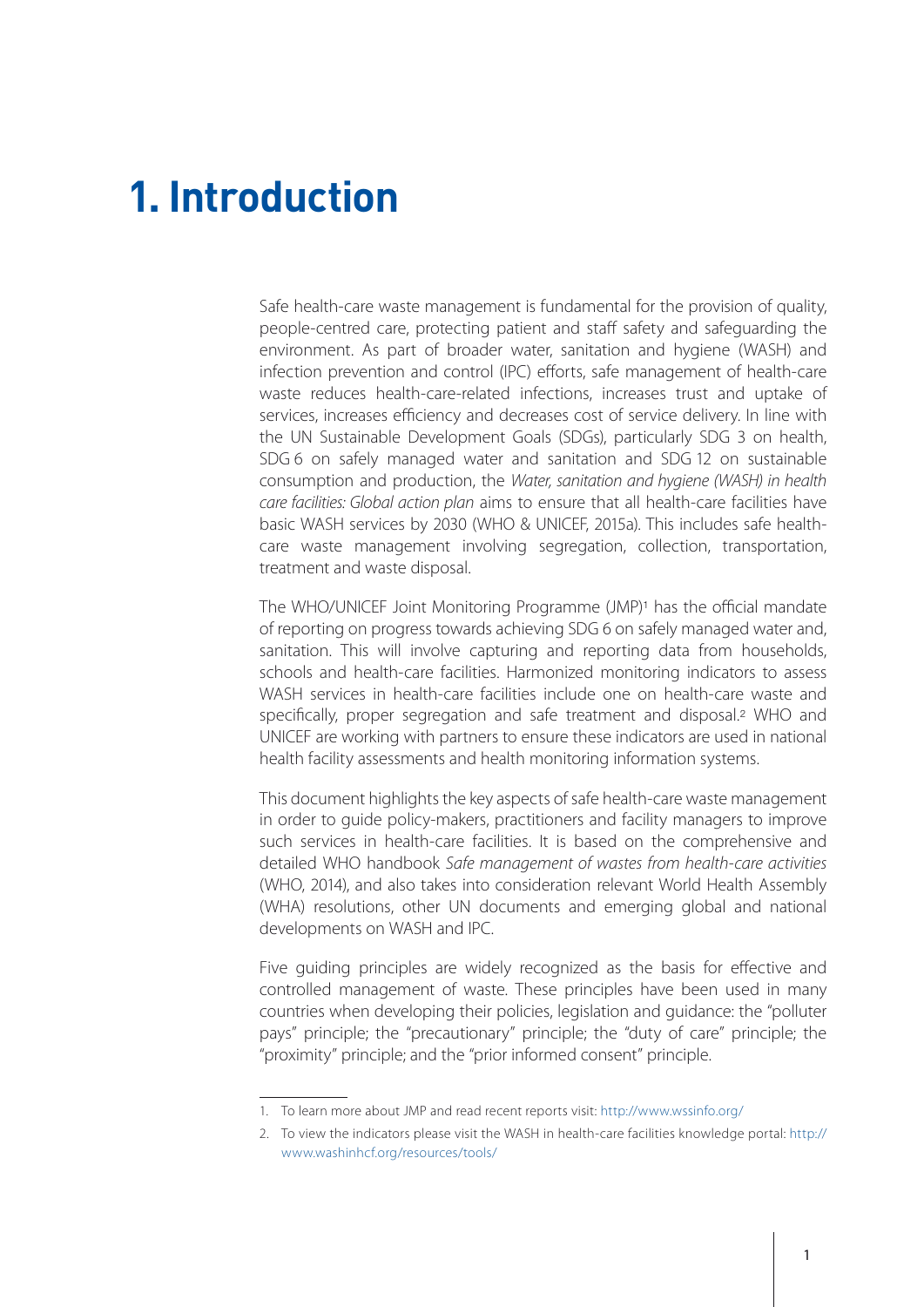Ideally, all health-care waste management practices seek to implement environmentally sound management (ESM) of hazardous waste or other waste,<sup>3</sup> best environmental practices (BEP)<sup>4</sup> and best available techniques (BAT)<sup>5</sup> in accordance with the Basel and Stockholm conventions and relevant national regulations and requirements. Nevertheless, changes and improvements to waste management practices must be made within the financial and technical capacity of any health-care system. This might include making small, incremental improvements, as well as planning for more significant, longer term improvements to obtain optimal options, which may only be possible once certain conditions have been reached.

**Basel Convention (UNEP, 1989):** The Basel Convention on the Control of Transboundary Movements of Hazardous Wastes and their Disposal is the most comprehensive global environmental treaty on hazardous and other wastes. It has 184 Member Countries (Parties) and aims to protect human health and the environment against the adverse effects resulting from the generation, management, transboundary movements and disposal of hazardous and other wastes.

**Stockholm Convention (UNEP, 2004):** The Stockholm Convention on Persistent Organic Pollutants (POPs) is a global treaty to protect human health and the environment from highly dangerous, longlasting chemicals, by restricting and ultimately eliminating their production, use, trade, release and storage. The Convention also addresses unintentional chemical by-products, including polychlorinated dibenzo-p-dioxins and dibenzofurans (PCDDs and PCDFs). It has 180 Member Countries (Parties).

<sup>3.</sup> ESM: Taking all practicable steps to ensure that hazardous wastes or other wastes are managed in a manner which will protect human health and the environment against the adverse effects which may result from such wastes (Basel Convention).

<sup>4.</sup> BEP: The application of the most appropriate combination of environmental control measures and strategies (Stockholm Convention).

<sup>5.</sup> BAT: The most effective and advanced stage approaches to preventing and, where that is not practicable, generally to reducing releases of chemicals listed in Part I of Annex C and their impact on the environment as a whole (Stockholm Convention).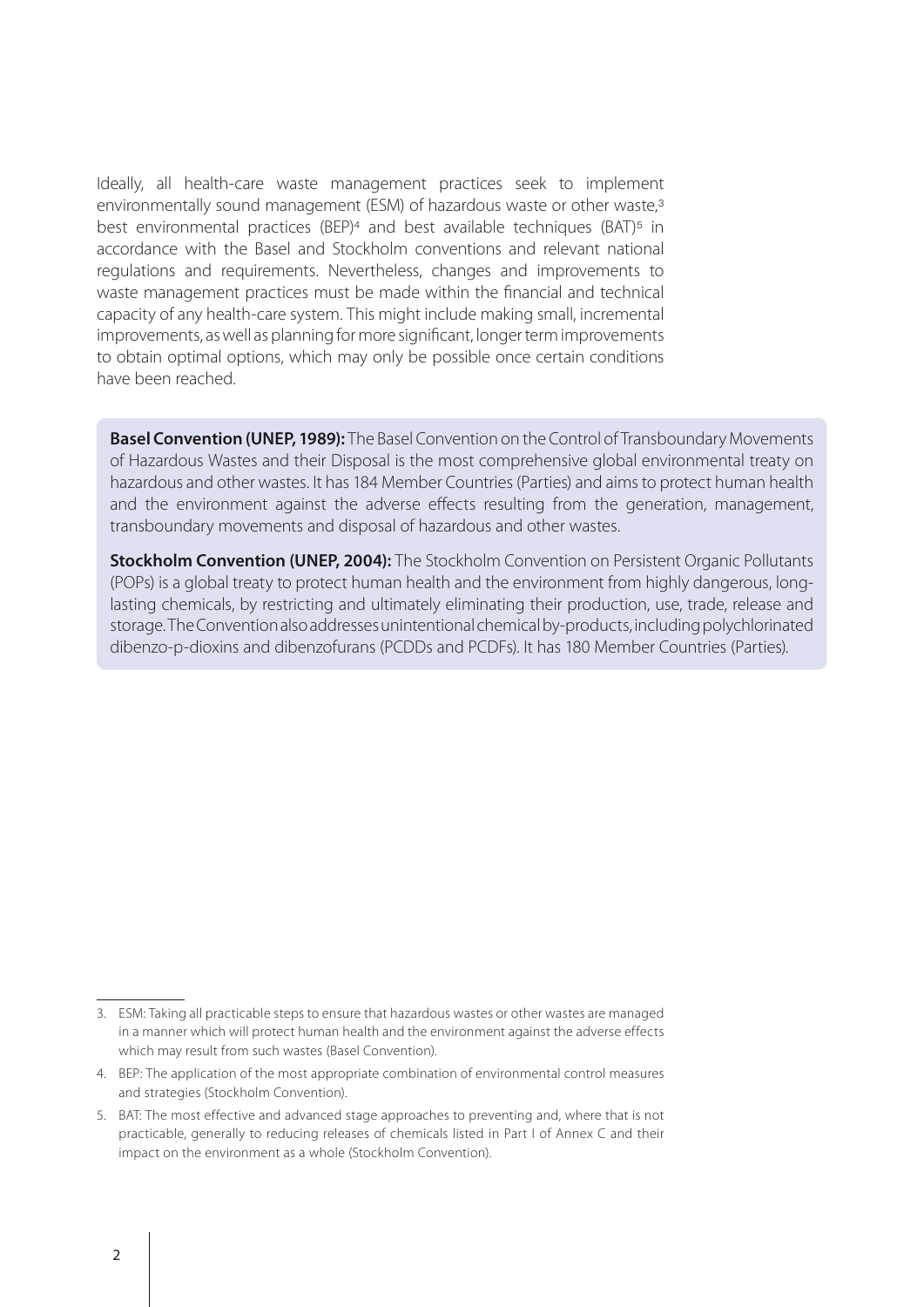# <span id="page-6-0"></span>**2. Health-care waste categories and risks**

About 85% of the waste produced by health-care providers is comparable to domestic waste and usually called "non-hazardous" or "general health-care waste". It comes mostly from the administrative, kitchen and housekeeping functions of health-care facilities and may also include packaging waste and waste generated during construction and maintenance of health-care buildings. The remaining 15% of health-care waste is regarded as "hazardous" and can pose a number of health and environmental risks.



#### **Figure 2.1 Typical waste composition in health-care facilities**

Poor management of health-care waste exposes health-care workers, waste handlers and the community to infections, toxic effects and injuries. There is also a potential for spreading drug-resistant microorganisms from health-care facilities into the environment through poor health-care waste management (WHO, 2015a). In 2015, a joint WHO/UNICEF assessment found that just over half (58%) of sampled facilities from 24 countries had adequate systems in place for the safe disposal of health-care waste (WHO & UNICEF, 2015b). Sharps and, more specifically, needles are considered the most hazardous category of health-care waste for health-care workers and the community at large, because of the risk of needle-stick injuries which carry a high potential for infection (WHO, 2006). 6

<sup>6.</sup> The risk of infection following a needle-stick injury with needle from an infected source patient is ~0.3% for HIV, 3% for hepatitis C and 6–30% for hepatitis B (WHO, 2003a).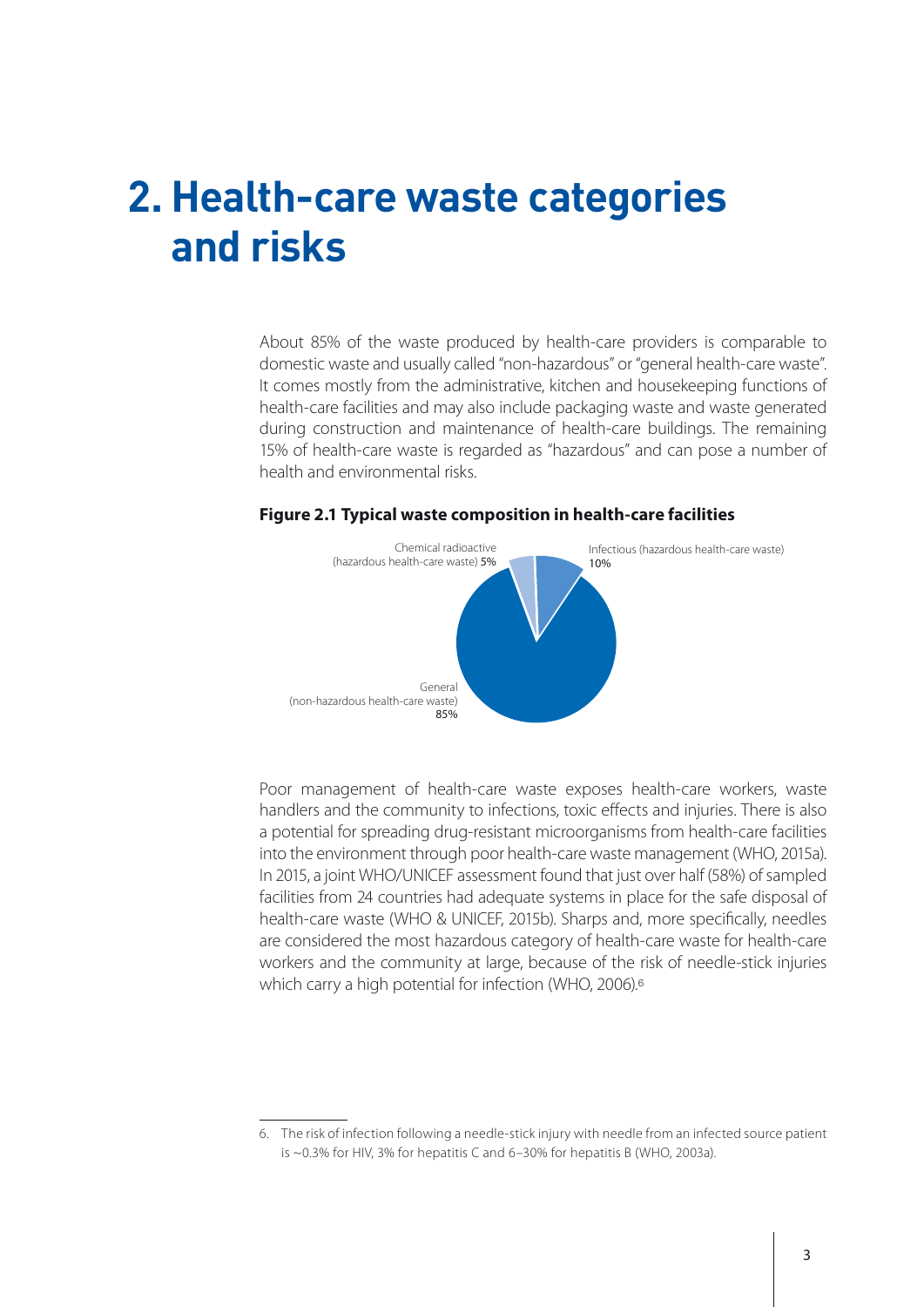Table 2.1 describes the different hazardous and non-hazardous waste categories (with examples) and the associated risks.

### **Table 2.1 Categories of health-care waste**

| <b>Waste categories</b>                    | <b>Descriptions and examples</b>                                                                                                                                                                                                                                                                                                                                                                                               |  |  |  |
|--------------------------------------------|--------------------------------------------------------------------------------------------------------------------------------------------------------------------------------------------------------------------------------------------------------------------------------------------------------------------------------------------------------------------------------------------------------------------------------|--|--|--|
| <b>Hazardous health-care waste</b>         |                                                                                                                                                                                                                                                                                                                                                                                                                                |  |  |  |
| Infectious waste                           | Waste known or suspected to contain pathogens and pose a risk of<br>disease transmission, e.g. waste and waste water contaminated with<br>blood and other body fluids, including highly infectious waste such<br>as laboratory cultures and microbiological stocks; and waste<br>including excreta and other materials that have been in contact with<br>patients infected with highly infectious diseases in isolation wards. |  |  |  |
| Sharps waste                               | Used or unused sharps, e.g. hypodermic, intravenous or other<br>needles; auto-disable syringes; syringes with attached needles;<br>infusion sets; scalpels; pipettes; knives; blades; broken glass.                                                                                                                                                                                                                            |  |  |  |
| Pathological waste                         | Human tissues, organs or fluids; body parts; foetuses; unused blood<br>products.                                                                                                                                                                                                                                                                                                                                               |  |  |  |
| Pharmaceutical waste, cytotoxic<br>waste   | Pharmaceuticals that are expired or no longer needed; items<br>contaminated by, or containing, pharmaceuticals.<br>Cytotoxic waste containing substances with genotoxic properties,<br>e.g. waste containing cytostatic drugs (often used in cancer therapy);<br>genotoxic chemicals.                                                                                                                                          |  |  |  |
| Chemical waste                             | Waste containing chemical substances, e.g. laboratory reagents; film<br>developer; disinfectants that are expired or no longer needed;<br>solvents; waste with high content of heavy metals, e.g. batteries,<br>broken thermometers and blood pressure gauges.                                                                                                                                                                 |  |  |  |
| Radioactive waste                          | Waste containing radioactive substances, e.g. unused liquids from<br>radiotherapy or laboratory research; contaminated glassware,<br>packages or absorbent paper; urine and excreta from patients<br>treated or tested with unsealed radionuclides; sealed sources.                                                                                                                                                            |  |  |  |
| Non-hazardous or general health-care waste |                                                                                                                                                                                                                                                                                                                                                                                                                                |  |  |  |
|                                            | Waste that does not pose any specific biological, chemical,<br>radioactive or physical hazard.                                                                                                                                                                                                                                                                                                                                 |  |  |  |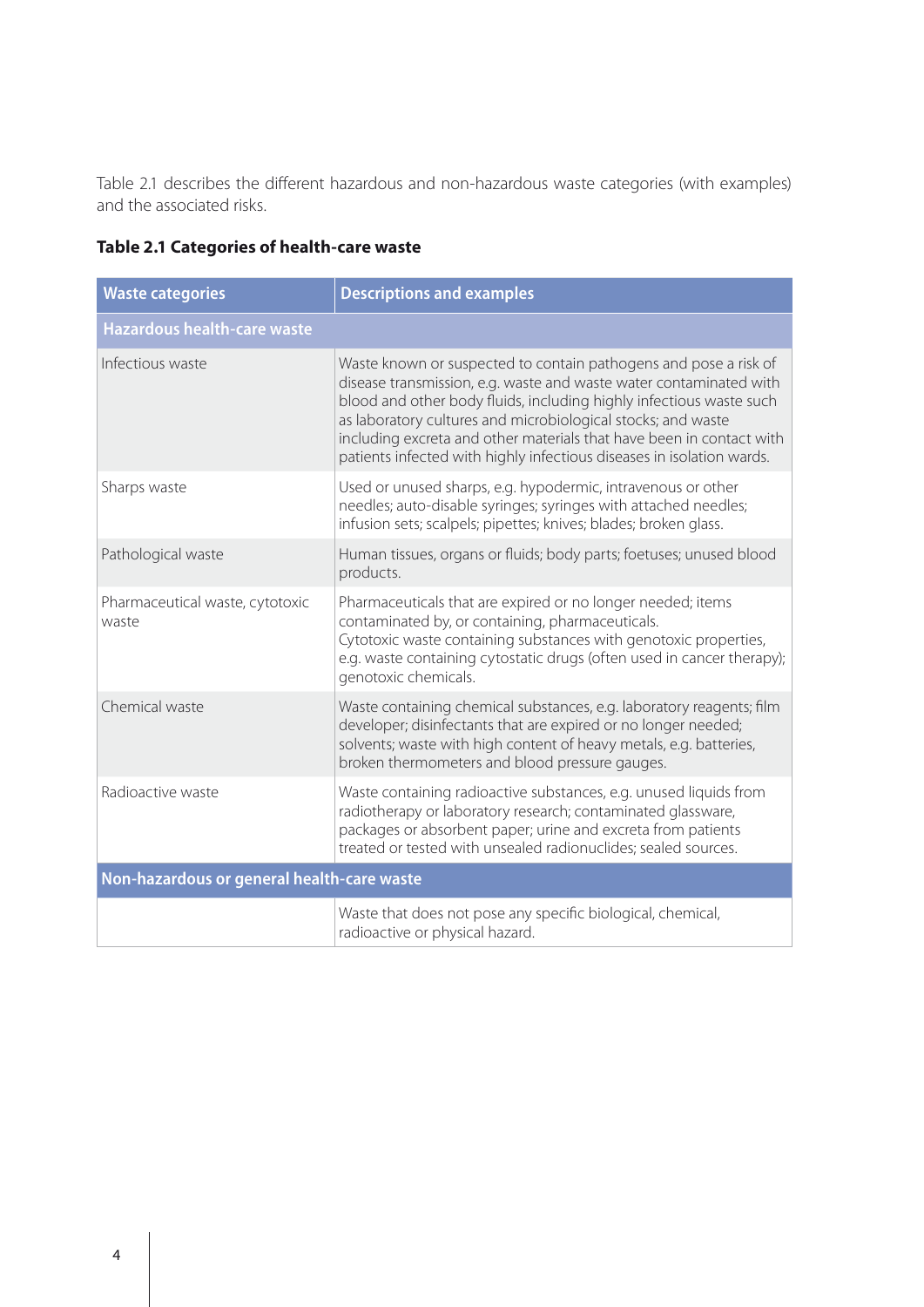# <span id="page-8-0"></span>**3. Segregation and collection of waste**

The correct segregation of health-care waste is the responsibility of the healthcare provider and/or patient and caregiver who produces each waste item. Health-care facility managers are responsible for making sure that there is a suitable segregation, transport and storage system in place and that all staff adhere to the correct procedures. Education and training must be provided to all staff who are responsible for both segregation and collection of waste. The appropriate waste receptacle (bags, bins, sharps boxes) should be available in each medical and other waste-producing area in a health-care facility. This allows for segregation and disposal of waste at the point of generation, and reduces the need to carry waste through a health service area. Posters showing the type of waste that should be disposed of in each container should be placed near to the bins (e.g. on the walls as appropriate) to guide staff and reinforce good habits.

### **3.1 Waste containers, colour coding and labels**

Waste segregation practices should be standardized nationwide and should be informed by national guidelines/legislation for health-care waste management. Such waste segregation systems should rely on a uniform colour coding system which provides a visual indication of the potential risk posed by the waste in that container and makes it easier to put waste items into the correct container and to maintain segregation during transport, storage, treatment and disposal.

Labelling of waste containers is used to identify the source, record the type and quantities of waste produced in each area and allow problems with waste segregation to be traced back to the point of generation. A simple approach is to attach a label to each filled bag with the details of the medical area, date and time of closure of the bag and the name of the person filling out the label. It is also recommended to use an international hazard symbol on each waste bag if not already applied.





Containers for infectious waste should not be placed in public areas because patients and visitors may use the containers and come into contact with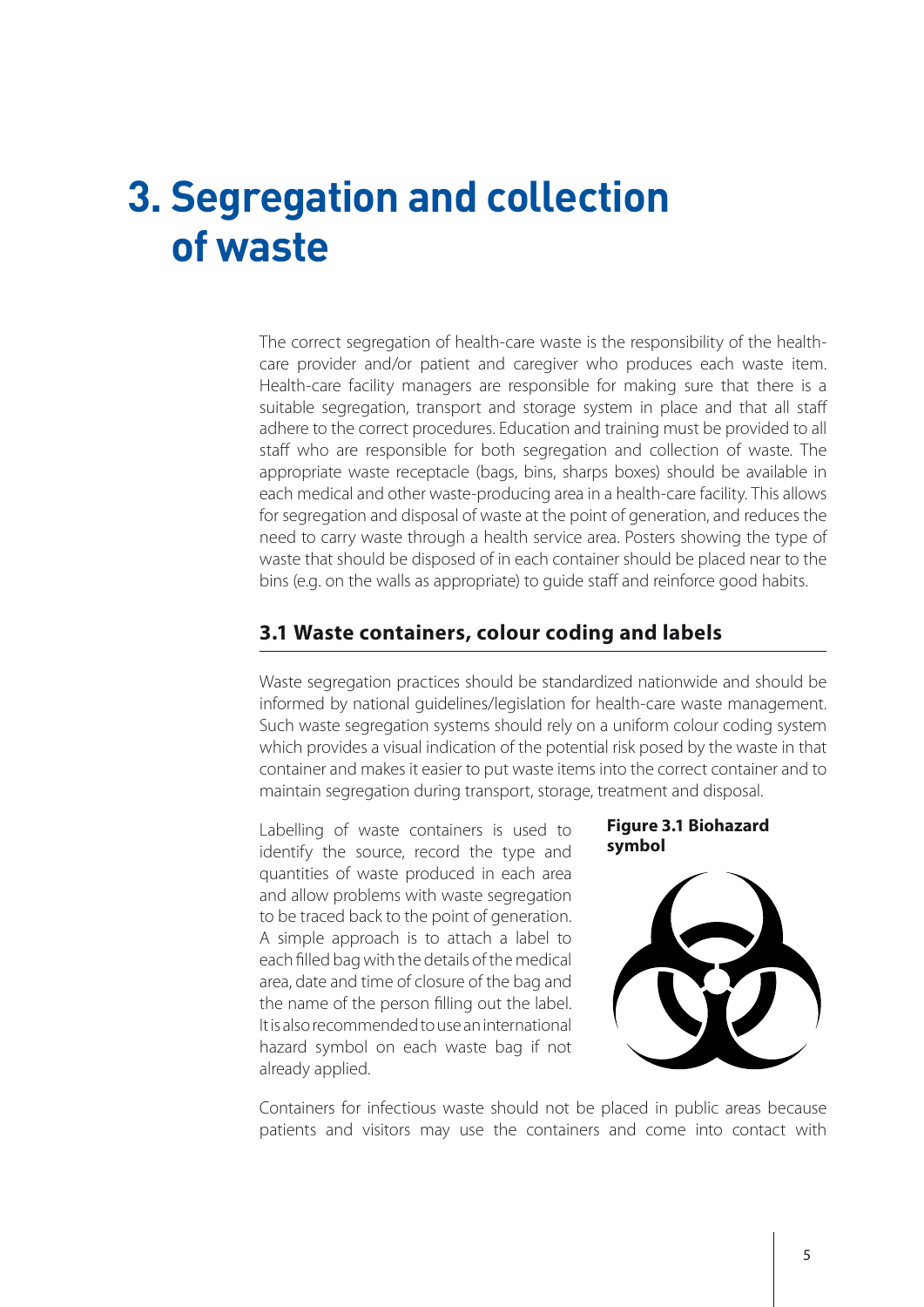<span id="page-9-0"></span>potentially infectious waste. Infectious waste bins should be located as close as possible to where waste is generated (e.g. nursing stations, procedure rooms or points of care). Placing sharps containers and segregation bins on treatment trolleys enables medical staff to segregate waste at the bedside or other treatment site. If the general waste container is close to the sink or under a towel dispenser it will encourage staff to place towels into the non-infectious receptacle.

**Basic three-bin system:** The simplest and safest waste segregation system is to separate all hazardous waste from non-hazardous general waste (which is generally of a larger quantity) at the point of generation. However, to ensure staff and patients are protected, the hazardous waste portion is very commonly separated into two parts: used sharps and potentially infectious items. Consequently, the segregation into separate containers of general non-hazardous waste, potentially infectious waste and used sharps is often referred to as the "three-bin system".



#### **Figure 3.2 Three-bin segregation system**

### **3.2 Collection within health-care facilities**

Collection times should be fixed and appropriate to the quantity of waste produced in each area of the health-care facility. Generally, pathological and infectious waste should be collected at least once per day. General waste should not be collected at the same time, or in the same trolley, as infectious or other hazardous wastes.

#### **Figure 3.3 Exemplary bag tying**



Waste bags/bins and sharp containers should be filled to no more than three-quarters full (or to the fill line on sharps bins when marked). Once this level is reached, they should be sealed, ready for collection. Plastic bags should never be stapled but may be tied in a knot or sealed with a plastic tag or tie. Replacement bags or containers should be available at each waste generation area.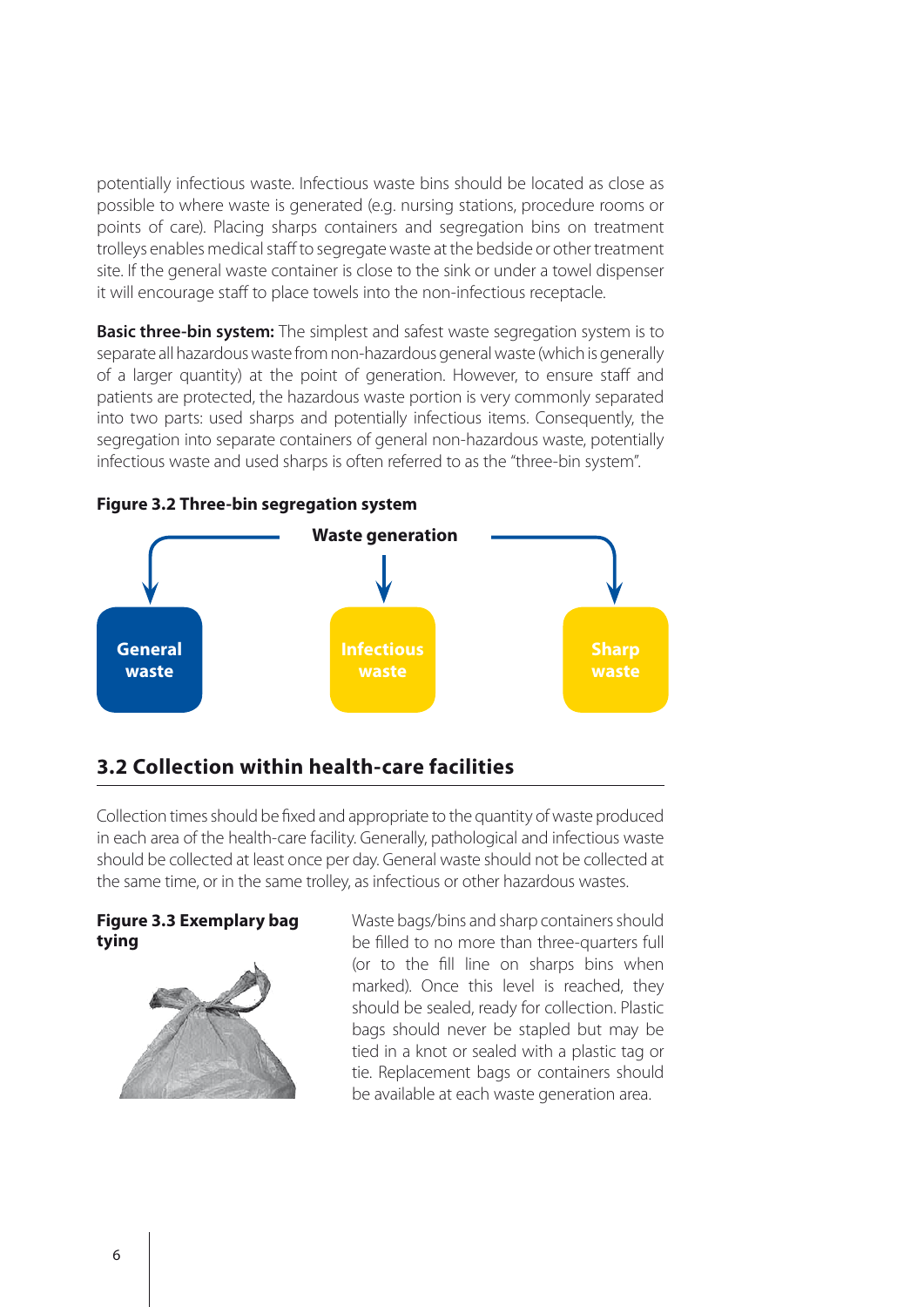Ideally, infectious waste bags should be labelled with the date, type of waste and point of generation to allow it to be tracked through to its disposal. Where possible, the weight of waste should also be routinely recorded. Anomalies between departments providing similar services or at one location over time can highlight opportunities for recycling or problems such as poor segregation and diversion of waste for unauthorized reuse like the reuse of syringes and needles. Most waste categories should be collected at least once a day. Sharp waste should be collected when containers are filled to the marked fill line or threequarters filled if there is no line. Chemical, pharmaceutical and radioactive waste can be collected on demand. The colour coding may differ from country to country.

| <b>Waste categories</b>                     | <b>Colour of container</b><br>and markings                                                                                | <b>Type of container</b>                                                                                                                     | <b>Collection frequency</b>                              |
|---------------------------------------------|---------------------------------------------------------------------------------------------------------------------------|----------------------------------------------------------------------------------------------------------------------------------------------|----------------------------------------------------------|
| <b>Infectious waste</b>                     | Yellow with biohazard<br>symbol (highly<br>infectious waste should<br>be additionally marked<br><b>HIGHLY INFECTIOUS.</b> | Leak-proof strong<br>plastic bag placed in a<br>container (bags for<br>highly infectious waste<br>should be capable of<br>being autoclaved). | When three-quarters<br>filled or at least once a<br>day. |
| <b>Sharp waste</b>                          | Yellow, marked<br><b>SHARPS</b> with<br>biohazard symbol.                                                                 | Puncture-proof<br>container.                                                                                                                 | When filled to the line<br>or three-quarters filled.     |
| <b>Pathological waste</b>                   | Yellow with biohazard<br>symbol.                                                                                          | Leak-proof strong<br>plastic bag placed in a<br>container.                                                                                   | When three-quarters<br>filled or at least once a<br>day. |
| <b>Chemical and</b><br>pharmaceutical waste | Brown, labelled with<br>appropriate hazard<br>symbol.                                                                     | Plastic bag or rigid<br>container.                                                                                                           | On demand.                                               |
| <b>Radioactive waste</b>                    | Labelled with radiation<br>symbol.                                                                                        | Lead box.                                                                                                                                    | On demand.                                               |
| General<br>health-care<br>waste             | Black.                                                                                                                    | Plastic bag inside a<br>container or container<br>which is disinfected<br>after use.                                                         | When three-quarters<br>filled or at least once a<br>day. |

#### **Table 3.1 WHO recommended segregation and collection scheme**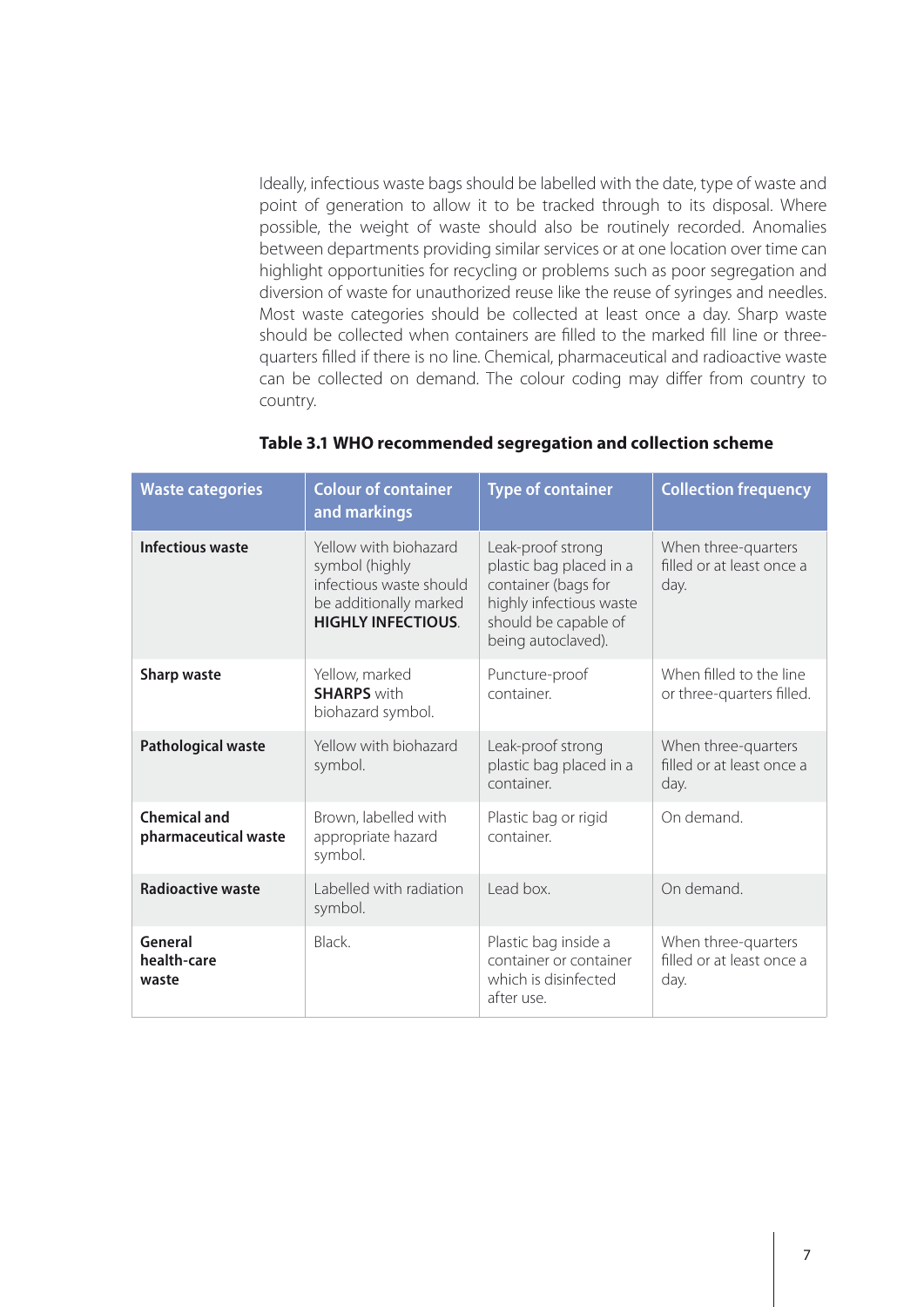# <span id="page-11-0"></span>**4. Transport within health-care facilities**

On-site transportation should take place whenever possible during less busy times (i.e. in the evenings or very early morning). Set routes should be used to prevent exposure to staff and patients and to minimize the passage of loaded carts through patient care and other clean areas. Depending on the design of the health-care facility, the internal transportation of waste should use separate floors, stairways or elevators from patients as far as possible. Regular transport routes and collection times should be fixed and reliable. Transport staff should wear adequate personal protective equipment (PPE) including gloves, closed shoes, overalls and masks. Education and training must be provided to all waste transport workers and include how to safely handle waste containers that leak or are broken.

#### **Note:**

#### **Hazardous and non-hazardous waste should always be transported separately!**

Health-care waste can be bulky and heavy and should be transported by using wheeled trolleys or carts that are not used for any other purpose. Waste, especially hazardous waste, should never be transported by hand due to the risk of accident or injury from infectious material or incorrectly disposed sharps that may protrude from a container. It is recommended that spare trolleys are available in the case of breakdowns and maintenance. The vehicles should be thoroughly cleaned and disinfected daily as per a written protocol.

Separate routes for transporting hazardous and non-hazardous waste should be planned and used. In general, a waste route should follow the principle from "clean to dirty". Collection should start from the most hygienically sensitive medical areas (e.g. intensive care, dialysis, operating theatres) and follow a fixed route around other medical areas and interim storage locations. The frequency of collection should be refined through experience to ensure that there are no overflowing waste containers at any time.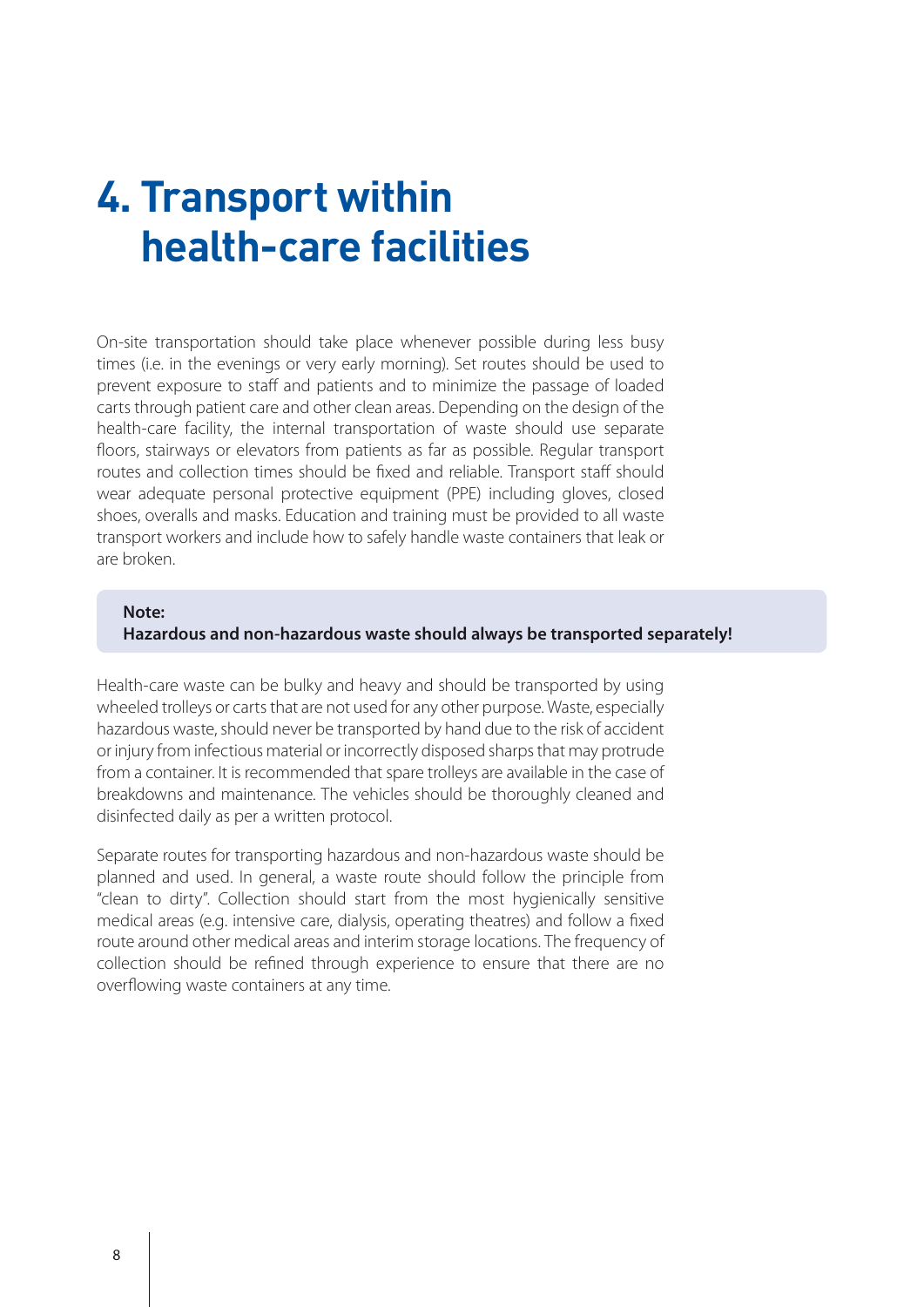### <span id="page-12-0"></span>**5. Waste storage requirements**

A storage location for health-care waste should be designated inside the healthcare facility. Space for storing wastes should be incorporated into a building design when new construction is undertaken. These storage areas should be sized according to the quantities of waste generated and the frequency of collection. These areas must be totally enclosed and separate from supply rooms or food preparation areas. Only authorized staff should have access to the waste storage areas. Loading docks, space for compactors and balers for cardboard, staging areas for sharps boxes, recycling containers and secure storage for hazardous items such as batteries should all be provided. Equipment for accidental spill/leakage needs to be available.

**General non-hazardous waste storage:** General non-hazardous waste should be stored and kept for collection to the communal landfill/dumpsite or communal waste incinerator. It should be collected at least every week. The storage area should be enclosed, paved and connected to a public road. The gate should be big enough that the collection vehicles can enter.

**Infectious and sharp waste storage:** The storage place must be identifiable as an infectious waste area by using the biohazard symbol. Floors and walls should be sealed or tiled to allow easy cleaning and disinfection. Storage times for infectious waste (e.g. the time gap between generation and treatment) should not exceed the following periods:

- Temperate climate: 72 hours in winter/48 hours in summer.
- Warm climate: 48 hours during the cool season/24 hours during the hot season.

If a refrigerated storage room is available, infectious waste can be stored for more than a week cooled to a temperature no higher than 3°C to 8°C.

**Pathological waste storage:** Pathological waste is considered biologically active and gas formation during the storage should be expected. To minimize the possibility of this happening, storage places should have the same conditions as for infectious and sharps wastes. Where possible, waste should be stored under refrigerated conditions.

In some cultures, body parts are passed to the family for ritual procedures or are buried in designated places. Bodies should be placed in sealed bags prior to release to the family to reduce the risk of infection.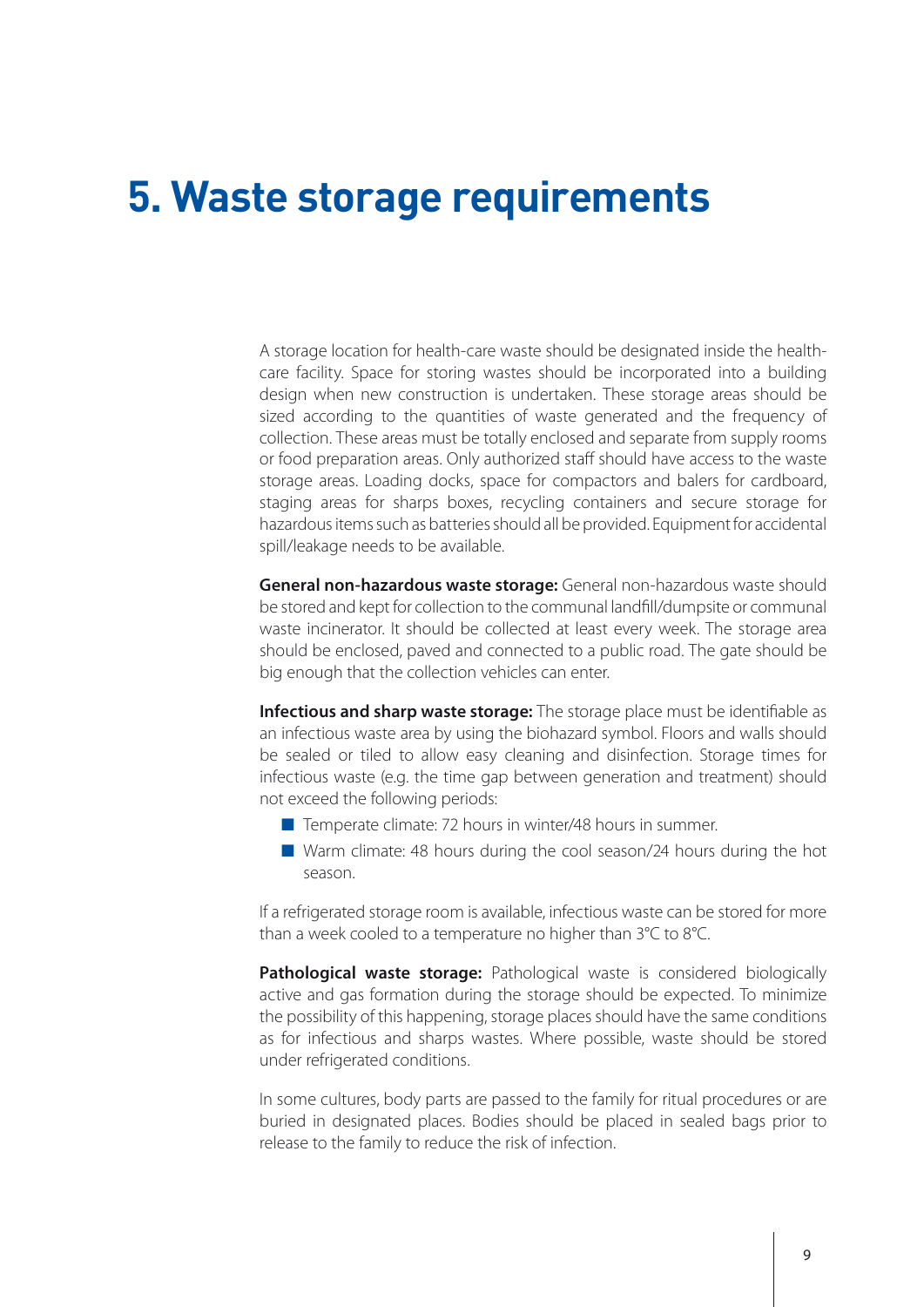**Pharmaceutical waste storage:** Pharmaceutical waste should be segregated from other wastes. International and local regulations should be followed for storage. In general, pharmaceutical wastes can be hazardous or non-hazardous, liquid or solid in nature and each type should be handled differently. The classification should be carried out by a pharmacist or other expert on pharmaceuticals (WHO, 1999).

**Storage of other hazardous waste:** When planning storage places for hazardous chemical waste, the characteristics of the specific chemicals to be stored and disposed of must be considered (i.e. inflammable, corrosive, explosive). The storage area should be enclosed and separated from other waste storage areas. Storage facilities should be labelled according to the hazard level of the stored waste.

Radioactive waste should be stored in compliance with national regulations and in consultation with the radiation officer. It should be placed in containers that prevent dispersion of radiation, and stored behind lead shielding. Waste that is to be stored during radioactive decay should be labelled with the type of radionuclide, date, period of time before full decay and details of required storage conditions.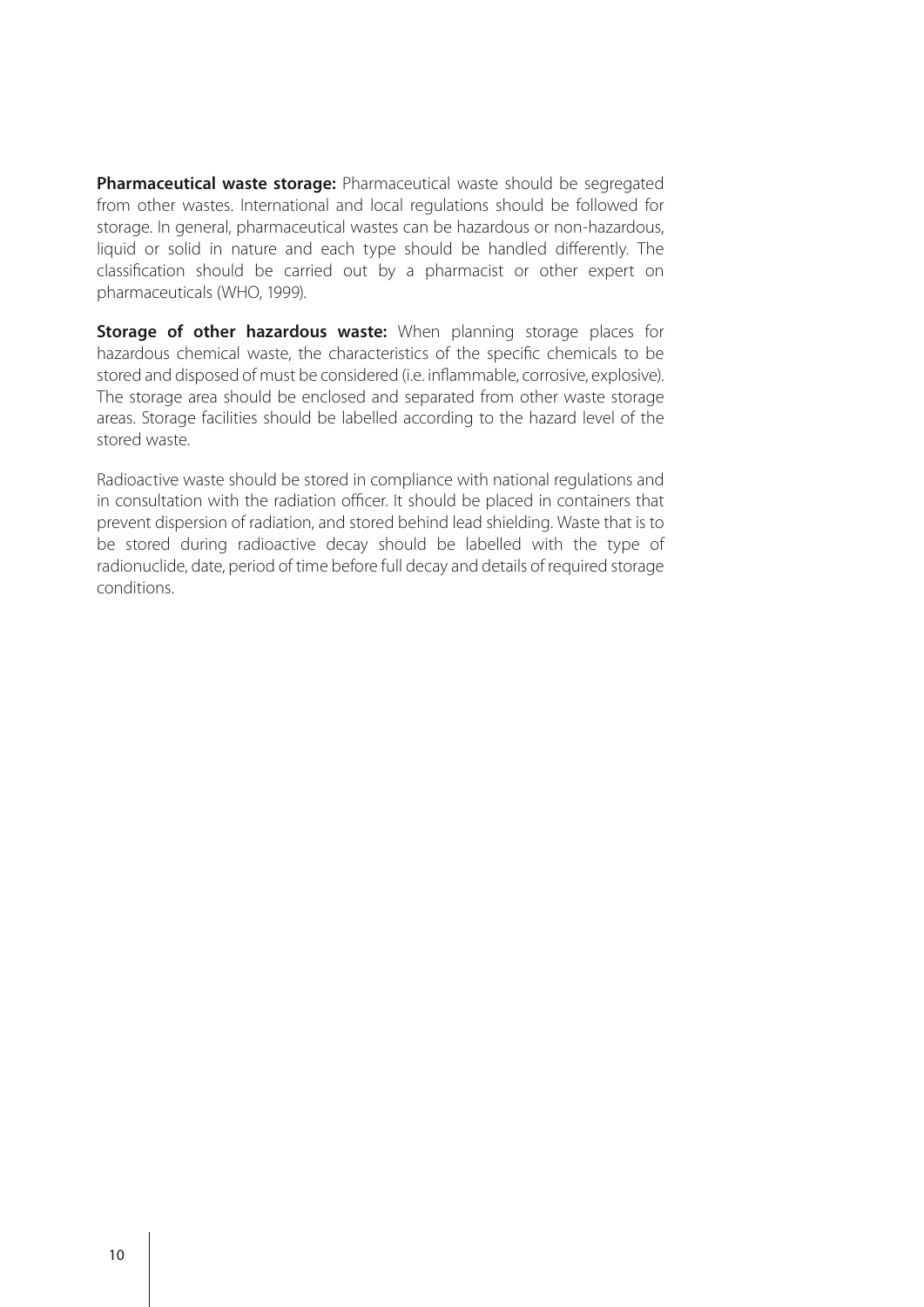### <span id="page-14-0"></span>**6. Treatment of health-care waste**

In accordance with the Basel Convention, it is recommended that waste treatment techniques which minimize the formation and release of chemicals or hazardous emissions should be given priority. In general, chemical, pharmaceutical and radioactive waste should be included in the national strategy for hazardous waste and should be treated in accordance with international and local regulations. In general, the decontamination of infectious and sharp waste by steam (e.g. by autoclaving) or other non-burn technology should preferably be used in the treatment of infectious waste (UNEP, 2003). For detailed information on these techniques see the UNEP compendium of technologies for treatment/ destruction of health-care waste (UNEP, 2012). However, in many low-resource settings, these options/technologies may not be readily available as they depend on reliable and regular water, energy and solid waste collection.

The choice of treatment system depends on local conditions and involves consideration of:

- Available resources including technical expertise.
- Relevant national regulations and requirements.
- Waste characteristics and volume.
- Technical requirements for installation, operation and maintenance of the treatment system.
- Safety and environmental factors.
- Cost considerations.

#### **6.1 Steam-based treatment technologies**

Steam-based treatment technologies are used to disinfect/sterilize highly infectious waste, infectious waste and sharp waste by subjecting it to moist heat and steam for a defined period of time, depending on the size of the load and the content. The combined action of saturated steam and heat kills microorganisms. Steam sterilization has been widely used for instrument sterilization as well as for infectious and sharp waste treatment and steam treatment devices are available in a wide range of sizes. To guarantee full decontamination of the infectious material, the process needs to be validated and regular biological, chemical and physical testing is necessary (WHO & PAHO, 2016). Steam treatment technologies need a reliable and stable electricity connection (220 V/380 V). Some technologies need water of specific quality and/or specific bags or containers. Offensive odours can be generated if there is a large amount of organic matter in the waste and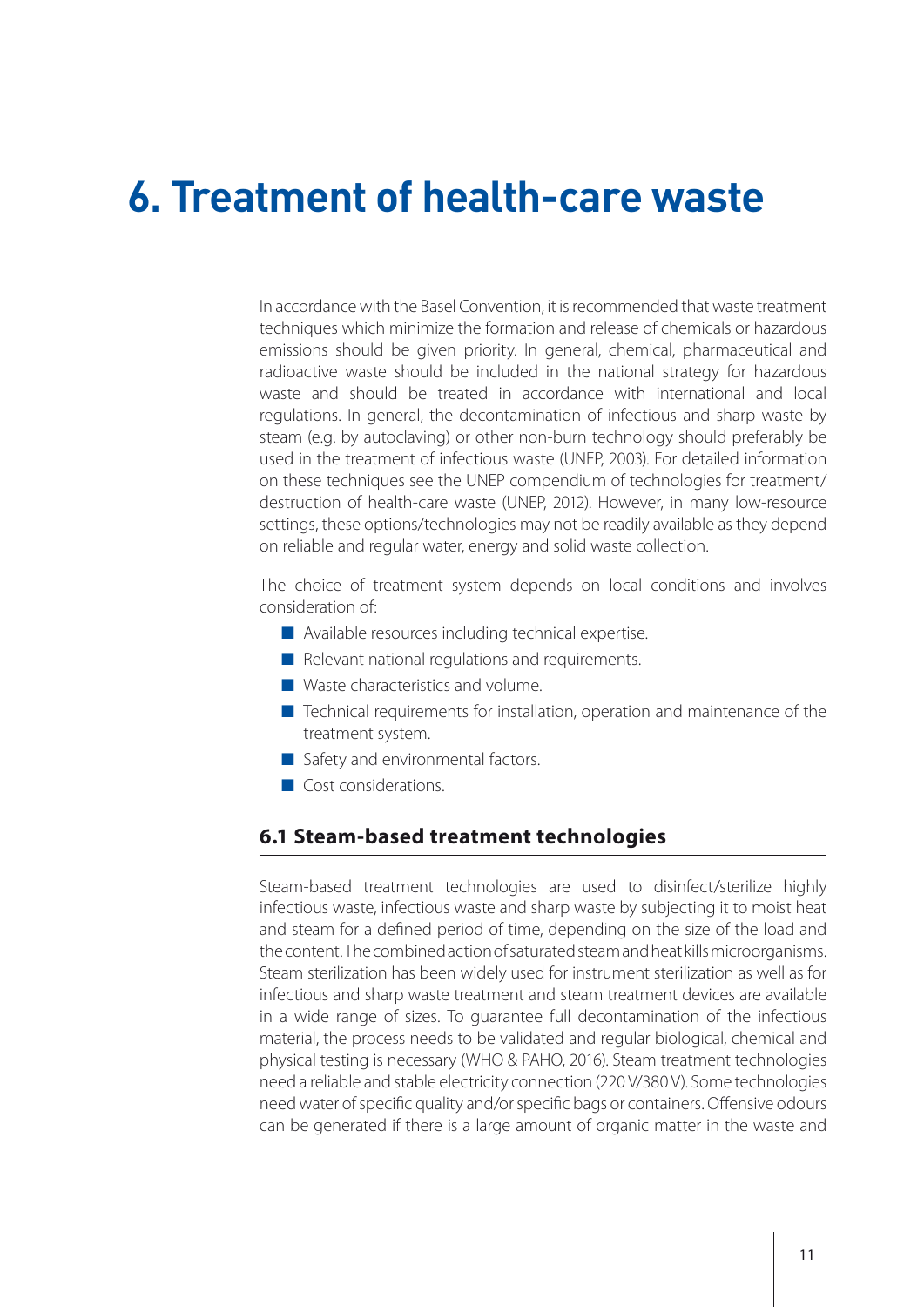<span id="page-15-0"></span>thus the location of the treatment and/or ventilation options should be considered.

Steam treatment can be combined with mechanical methods like shredding, grinding, mixing and compaction to reduce waste volume, however, it does not destroy pathogens. Shredders and mixers can improve the rate of heat transfer and expose more surface area of waste for treatment. Mechanical methods should not be utilized for infectious and sharp waste before the waste is disinfected, except if the mechanical process is part of a closed system that disinfects air before it is released to the surrounding environment.

**Autoclaving:** Autoclaving is the most common type of steam treatment and utilizes saturated steam under pressure to decontaminate waste. Potential infected air evacuated from the autoclave is filtered effectively (e.g. through a high efficiency particulate air (HEPA) filter). Autoclaves operate at temperatures of 121°C to 134°C. Autoclaves which do not have an integrated shredder should ensure that the air is removed from the autoclave chamber before the waste is decontaminated (e.g. by a vacuum pump), as air remaining in the waste can inhibit the decontamination efficiency of the autoclaving process.

**Microwave:** Microwaving technology heats the water contained in the waste by microwave energy. Some microwave based devices include transformation systems like blending or shredding. Some systems are designed as batch processes and others are semi-continuous. A typical semi-continuous system uses a HEPA filter to prevent release of airborne pathogens. Waste goes through a shredder, and the waste particles are conveyed through an auger (conveyor screw) where they are further exposed to steam and heated to 100°C by microwave generators.

**Frictional heat treatment:** This treatment is based on friction and grinding of the waste in a moist environment. The treatment process takes place inside a chamber by means of a high-speed rotor. The temperature rises to 150°C and is held for the time necessary to achieve sterilization. When all the liquid contained in the waste has evaporated, it is brought to dry, superheated conditions. The residue is a dry and unrecognizable product with reduced volume.

### **6.2 Incineration**

Incineration is a high-temperature (850°C to 1100°C) dry oxidation process that reduces organic and combustible waste to inorganic, incombustible matter and results in a very significant reduction of waste volume and weight. In accordance with the Stockholm Convention, the best available technology should be used to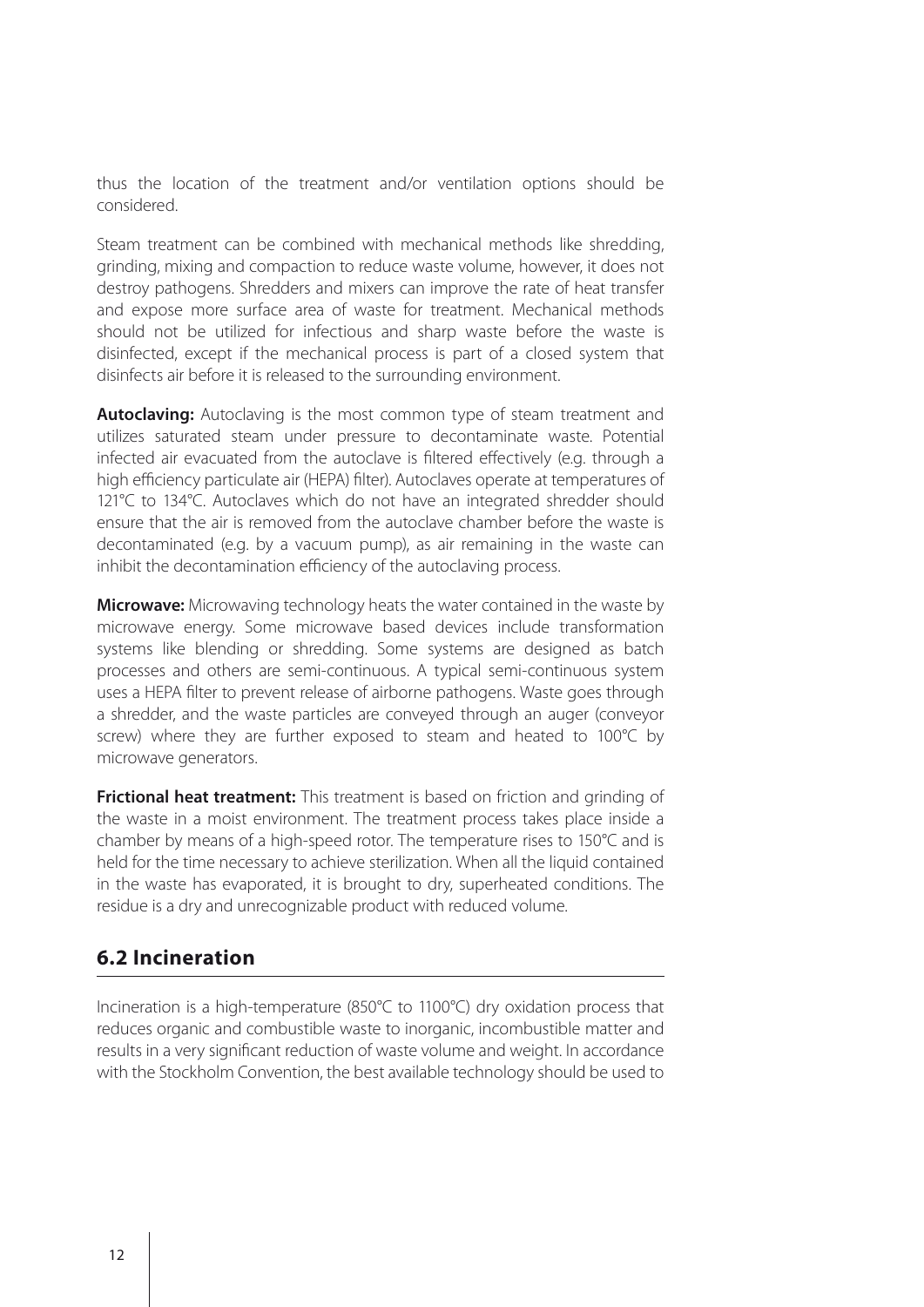<span id="page-16-0"></span>achieve an emission of lower than 0.1 ng toxic equivalents (TEQ7)/ $m<sup>3</sup>$  of dioxins and furans. It is stated that primary measures for incinerators are two burning chambers (850°C/1100°C), auxiliary burner, 2 seconds' residence time of air in the second chamber, sufficient oxygen content, and high turbulence of exhaust gases. The primary measures described here should be a minimum standard. By applying primary measures, a performance around 200 ng TEQ/ $m<sup>3</sup>$  of dioxin and furan can be achieved (UNEP, 2013a).

#### **Dioxins and furans**

Dioxins and furans are generated by the combustion of health-care waste which contains chlorine. Dioxins and furans are bio-accumulative and are highly toxic. They can cause reproductive and developmental problems, damage the immune system, interfere with hormones and also cause cancer. One source of chlorine in health-care waste is the plastic polyvinylchloride (PVC) in medical devices. For example, gloves or blood bags can consist of PVC. Therefore, the purchase of PVC-free devices is recommended.

> This minimum standard should be followed by an incremental improvement approach, with which the requirements of the Stockholm Convention can be reached. In order to achieve emissions lower than 0.1 ng  $TEQ/m<sup>3</sup>$  additional flue gas treatment systems are needed (secondary measures). These may be comparatively expensive for small and medium-sized incinerators, and this should be taken into consideration at the planning stage. Furthermore, air filters and waste water resulting from the filtering processes are considered as hazardous waste and need to be handled accordingly.

### **6.3 Other treatment methods**

**Automated chemical treatment:** Fully automated chemical treatment methods mostly use disinfectants. These are problematic as they produce toxic effluents and increase the risk of exposure of such toxins to health-care waste workers. Two exceptions are ozone treatment and alkaline hydrolysis. Ozone is a strong gaseous disinfectant and can be generated on site, avoiding the need to transport and store it. Alkaline hydrolysis uses sodium or alkaline hydroxide at high temperature and pressure to destroy tissues and formaldehyde. It is also proven to destroy prion waste. Alkaline hydrolysis is also capable of destroying chemicals such as pharmaceuticals, but more research is needed on this subject (HCWH, 2017).

**Biological treatment:** These processes are found in natural living organisms but refer specifically to the degradation of organic matter when applied to health-

<sup>7.</sup> TEQ: Toxic equivalents report the toxicity-weighted masses of mixtures of polychlorinated dibenzo-p-dioxins (PCDDs) and polychlorinated dibenzofurans (PCDFs) and polychlorinated biphenyls (PCBs).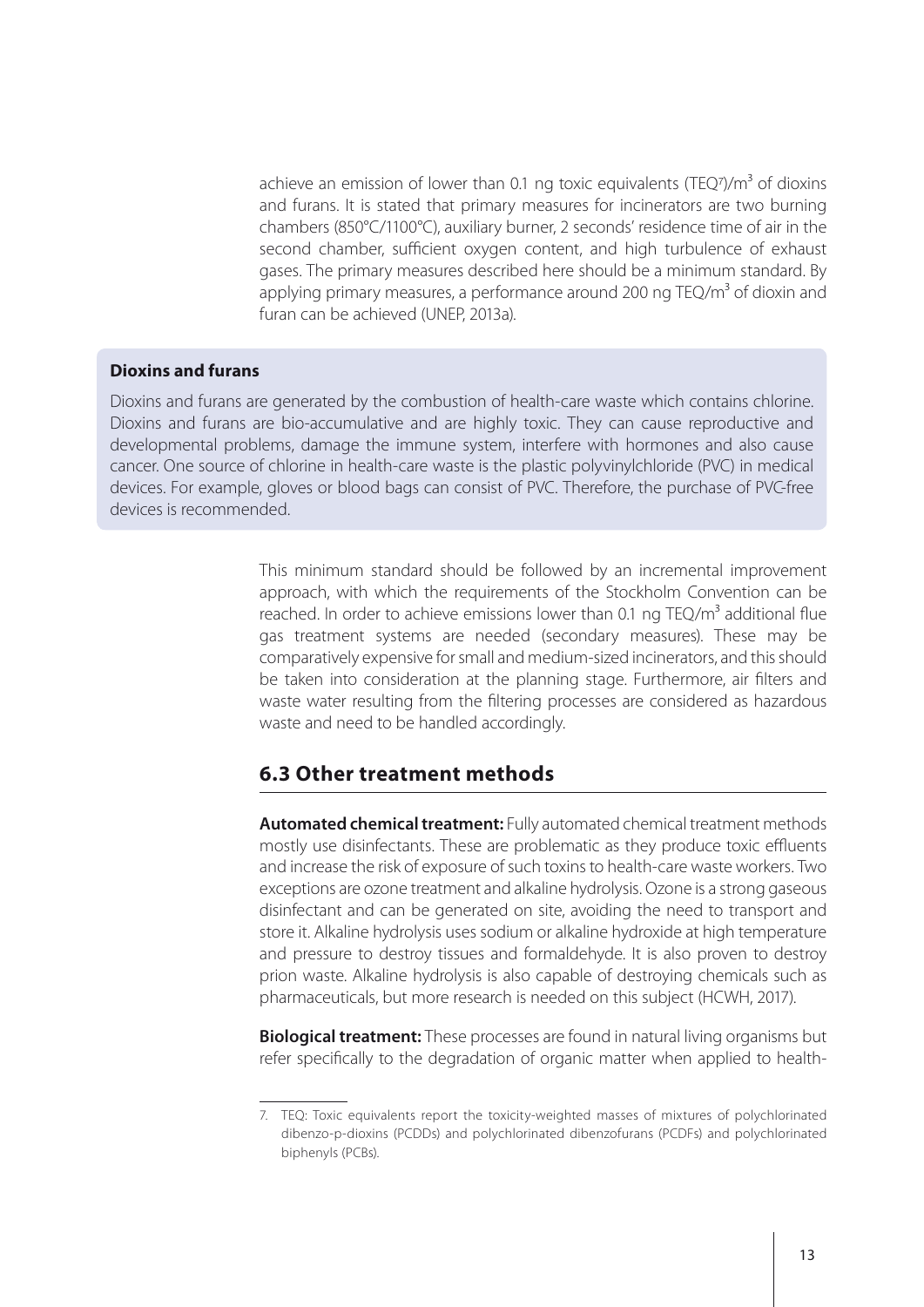<span id="page-17-0"></span>care waste treatment. Some biological treatment systems employ enzymes to speed up the destruction of organic waste containing pathogens. Composting and vermiculture (digestion of organic wastes through the action of worms) are biological processes and have been used successfully to decompose hospital kitchen waste, as well as other organic digestible waste and placenta waste. The natural decomposition of pathological waste through burial is another example of a biological process.

### **6.4 Interim treatment approaches and emergency situations**

In low-resource settings or emergencies, countries will need to rely on interim transitional methods while considering how to incrementally implement techniques which minimize human and environmental health risks and adhere to international regulations.

**Small medical waste incinerators,** such as single-chamber, drum and brick incinerators, are designed to meet a need for public health protection where there are no resources to implement and maintain more sophisticated technologies. This involves a compromise between the environmental impacts from controlled combustion with an overriding need to protect public health if the only alternative is uncontrolled dumping. These circumstances exist in many developing countries and small-scale incineration can be a transitional response to an immediate requirement (WHO, 2004). As far as possible, the burning of PVC plastics and other chlorinated waste should be avoided to prevent the generation of dioxins and furans.

**Burning of health-care waste in a pit** is less desirable, but if it is genuinely the only realistic option in an emergency, or if chosen as an interim solution in case no other solution is in place, it should be undertaken in a confined area. The waste should be burned within a dugout pit, followed by covering with a layer of soil (WHO, 2014).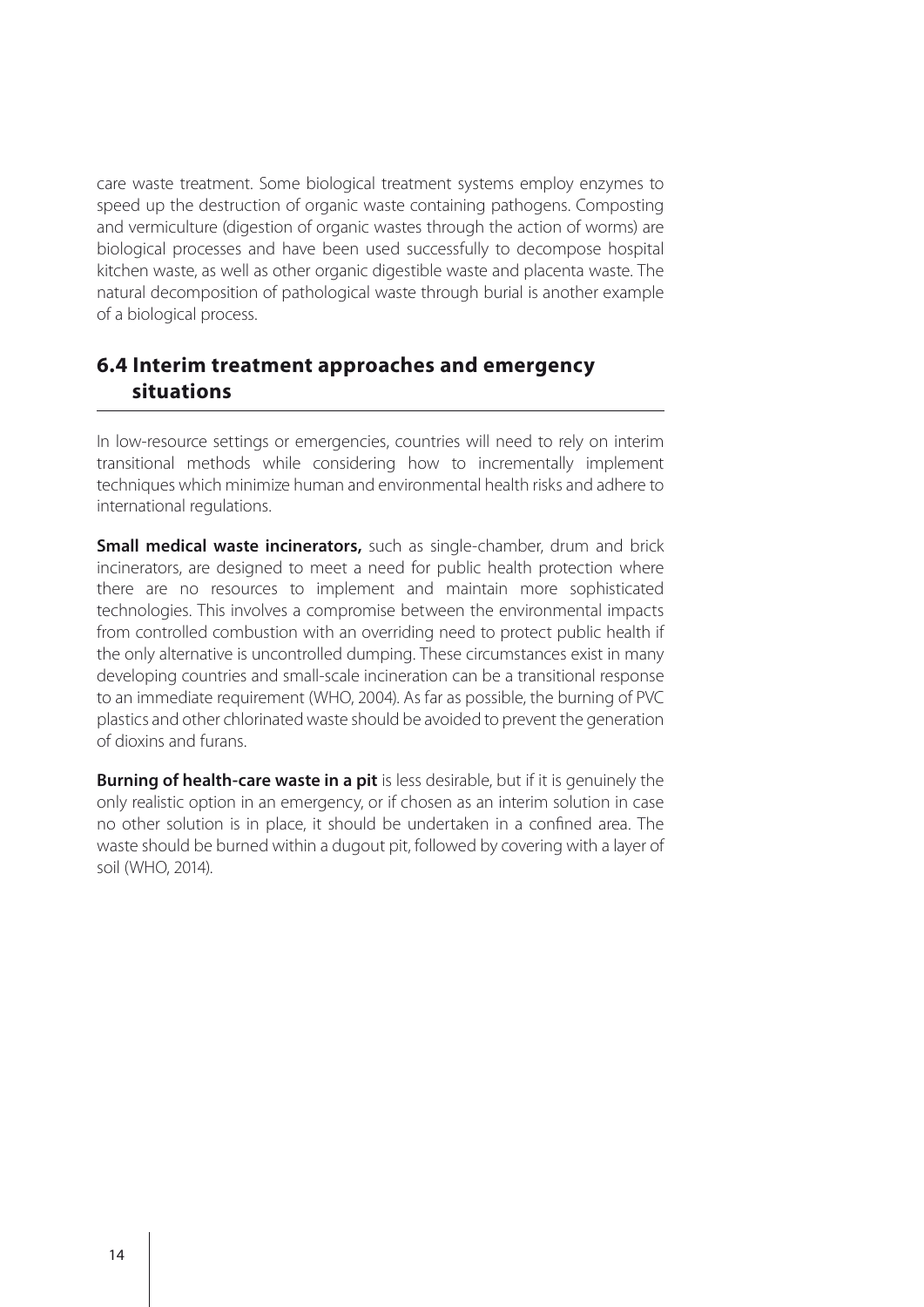### <span id="page-18-0"></span>**7. Wastewater management**

Typically, a system of sewer pipes linked together to form a sewerage system will collect wastewater from around a health-care facility and carry it below ground to a "centralized" wastewater system which also provides treatment for the wider community or municipality. The discharge of generated wastewater from a healthcare facility into the municipal sewage system is a preferred method if it is ensured that the municipal sewage treatment plant fulfils the local regulatory requirements. Where a main sewerage system has not been constructed, wastewater may be collected from medical areas by a pipe system and passed into cesspits, septic tanks or container-based sewage systems for initial treatment. It is important that a facility carefully considers the best options for safeguarding human and environmental health, recognizing that in many low-resource settings, sewerage is not available and/or does not safely dispose of waste. A risk assessment following a "safety planning approach" should be conducted to identify potential health risks and implement measures to ensure wastewater from the health-care facility is safely managed throughout containment, collection, transport, treatment and disposal.

#### **Antimicrobial resistance (AMR)**

Antibiotics are used extensively for treatment in hospitals. These antibiotics and their metabolites are excreted with urine and faeces and end up in the wastewater stream. AMR threatens the effective prevention and treatment of an ever-increasing range of infections caused by bacteria, parasites, viruses and fungi.

Globally, 480 000 people develop multi-drug resistant TB each year, and drug resistance is starting to complicate the fight against HIV and malaria, as well. (WHO, 2016a).

> Antibiotics are used extensively for treatment in hospitals. Hospital wastewaters are a source of bacteria with acquired resistance against antibiotics with a level of at least a factor of 2 to 10 times higher than in domestic wastewater.

> Hazardous chemical waste and pharmaceuticals should not be discharged into wastewater but collected separately and treated as chemical health-care waste. For wastewater streams from departments such as medical laboratories, pretreatment is recommended. This could include acid-base neutralization, filtering to remove sediments or autoclaving samples from highly infections patients. Non-hazardous chemicals such as syrups, vitamins or eye drops can be discharged to the sewer without pre-treatment.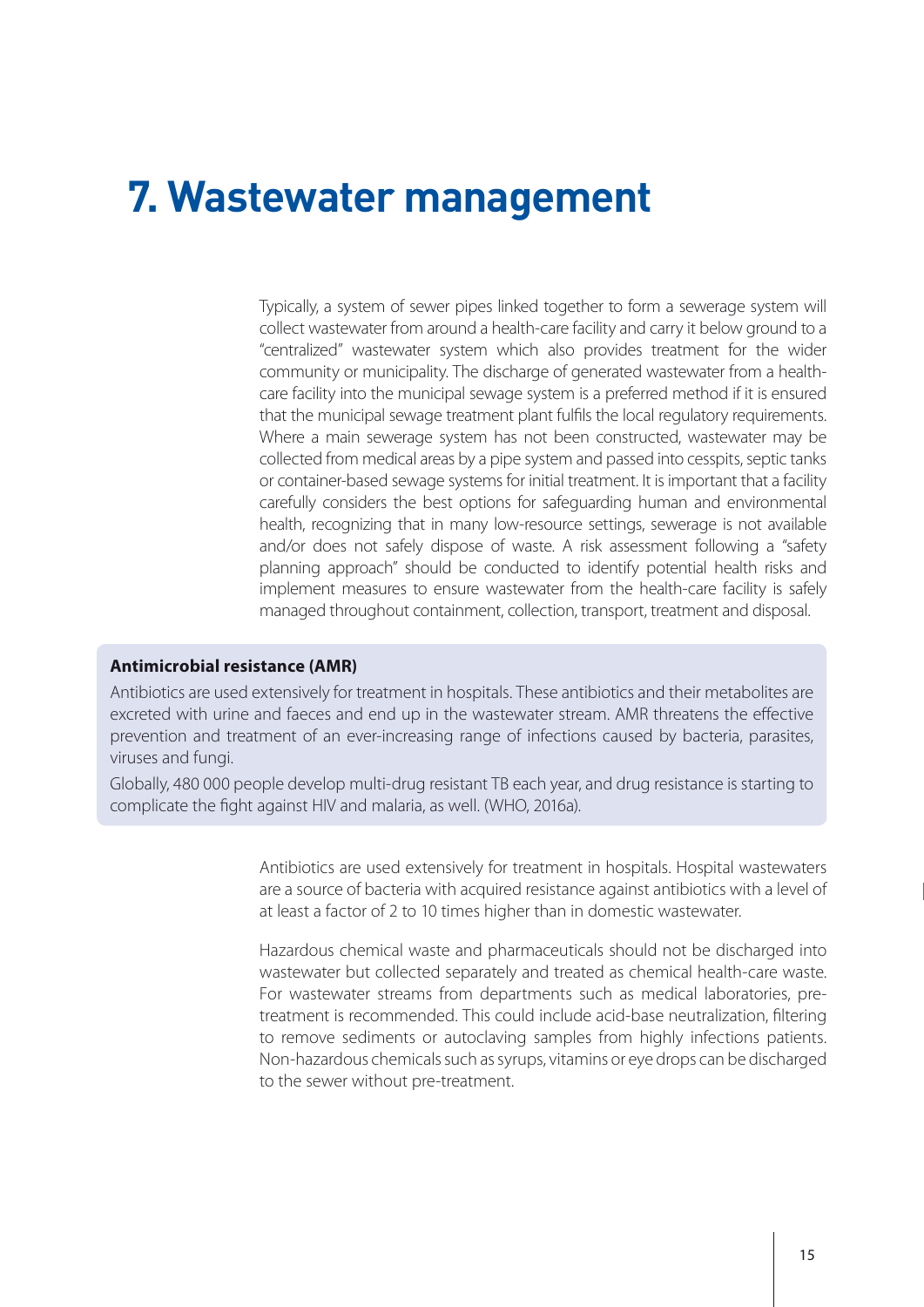To remove grease, oil and other floating materials from kitchen wastewater, a grease trap can be installed. The trap and collected grease should be removed every two to four weeks.

Collected body fluids, small quantities of blood and rinsing liquids from theatres and intensive care can be discharged into the sewer without pre-treatment. Precautions against blood spatter (e.g. wearing PPE and standardized handling procedures) should always be used and care taken to avoid blood coagulation that could block pipes. Larger quantities of blood may be discharged if a risk assessment shows that the likely organic loading in the wastewater does not require pre-treatment. Otherwise, it should be first disinfected preferably by a thermal method or disposed of as pathological waste.

Larger health-care facilities, in particular those that are not connected to any municipal treatment plant, should operate their own wastewater treatment equipment. This could comprise physical, chemical and biological processes to remove contaminants from the raw sewage. The objective is to produce a treated effluent that is suitable for reuse or discharge back into the environment, usually surface watercourses.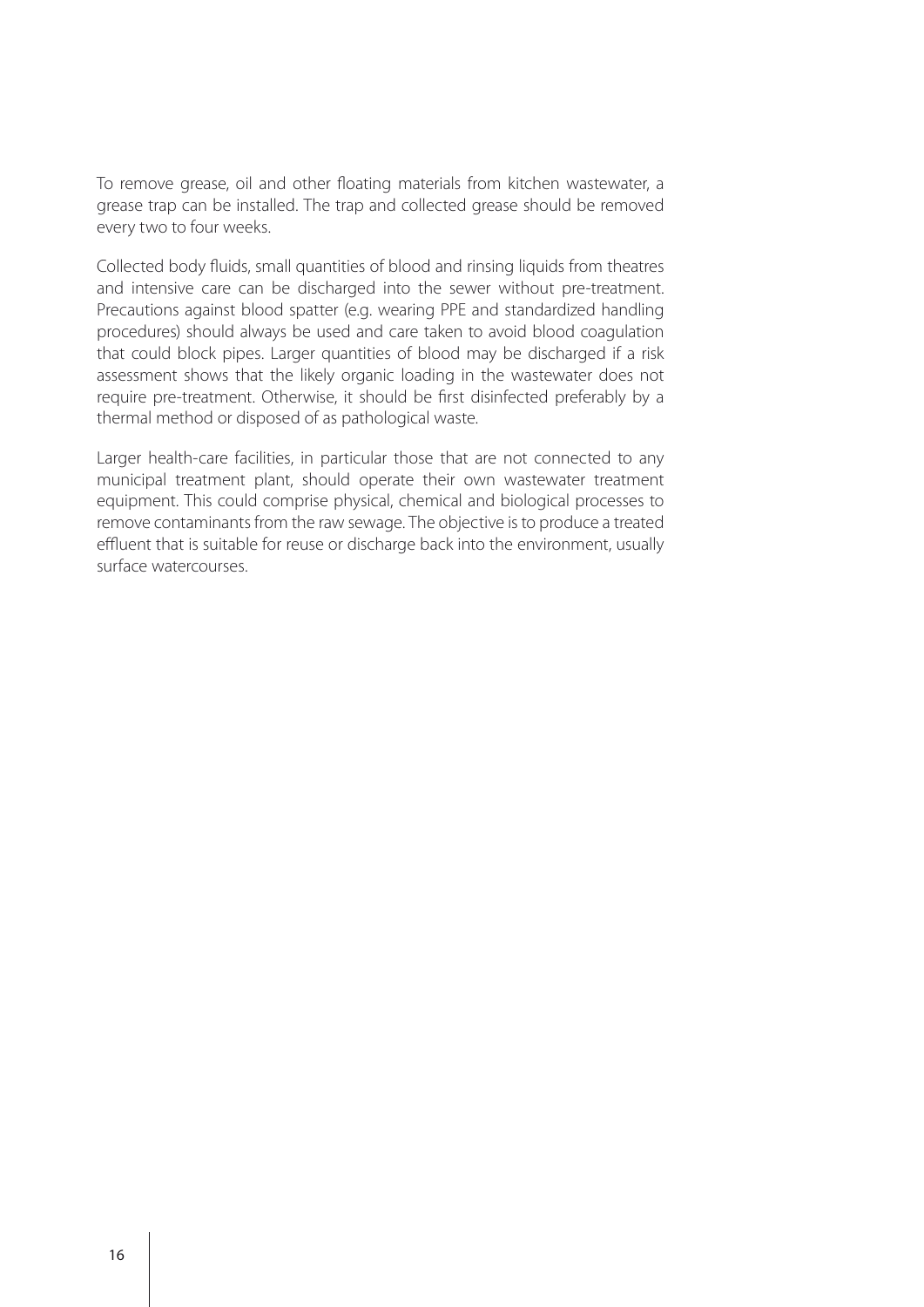# <span id="page-20-0"></span>**8. Disposal options**

General non-hazardous and hazardous waste should not be disposed on the premises of health-care facilities. Non-hazardous waste should be collected regularly by the municipality or transported by the facility to a known and safely managed public disposal site. All hazardous waste should be treated to eliminate the hazardous properties before disposal, or should be disposed in an engineered landfill designed for hazardous waste. The disposal of pathological wastes may be bound by sociocultural, religious and aesthetic norms and practices. A traditional option is the internment (burial) in cemeteries (WHO, 2014).

### **8.1 Transitional disposal options**

### **8.1.1 General non-hazardous waste**

In cases where general non-hazardous waste cannot be disposed at a public disposal site and there is sufficient space, an interim disposal site on the premises of the health-care facility might be established, which is secured to prevent unauthorized access and prevents humans and animals from entering the site. The waste should be disposed and covered daily with a layer of soil. Some healthcare facilities may have neither a public disposal site nor sufficient space for disposal on the premises. As an interim (transitional) solution, the waste can be disposed in a burial area and burned. Open burning of waste results in the generation of greenhouse gases and should be avoided. The ash should be covered with a layer of soil after the burning process is finalized. The area should be secured against unauthorized access, for example with a fence. These solutions must be considered as short-term interim solutions while planning for a safer and more environmentally friendly option.

#### **8.1.2 Hazardous waste disposal options**

Developing and transition countries often lack proper facilities for hazardous waste. The following options may be implemented but should be considered transitional, interim solutions.

**Pathological waste disposal:** Placenta pits can be effective in low-resource settings. They need to be located at specific sites to avoid contamination of groundwater, locked and fenced for security. Natural degradation and draining of liquid into the subsoil greatly reduces the volume of waste in the pit and facilitates the inactivation of pathogens. Pathological waste may be disposed of at a landfill when no other treatment options are available. However, disposal should be in a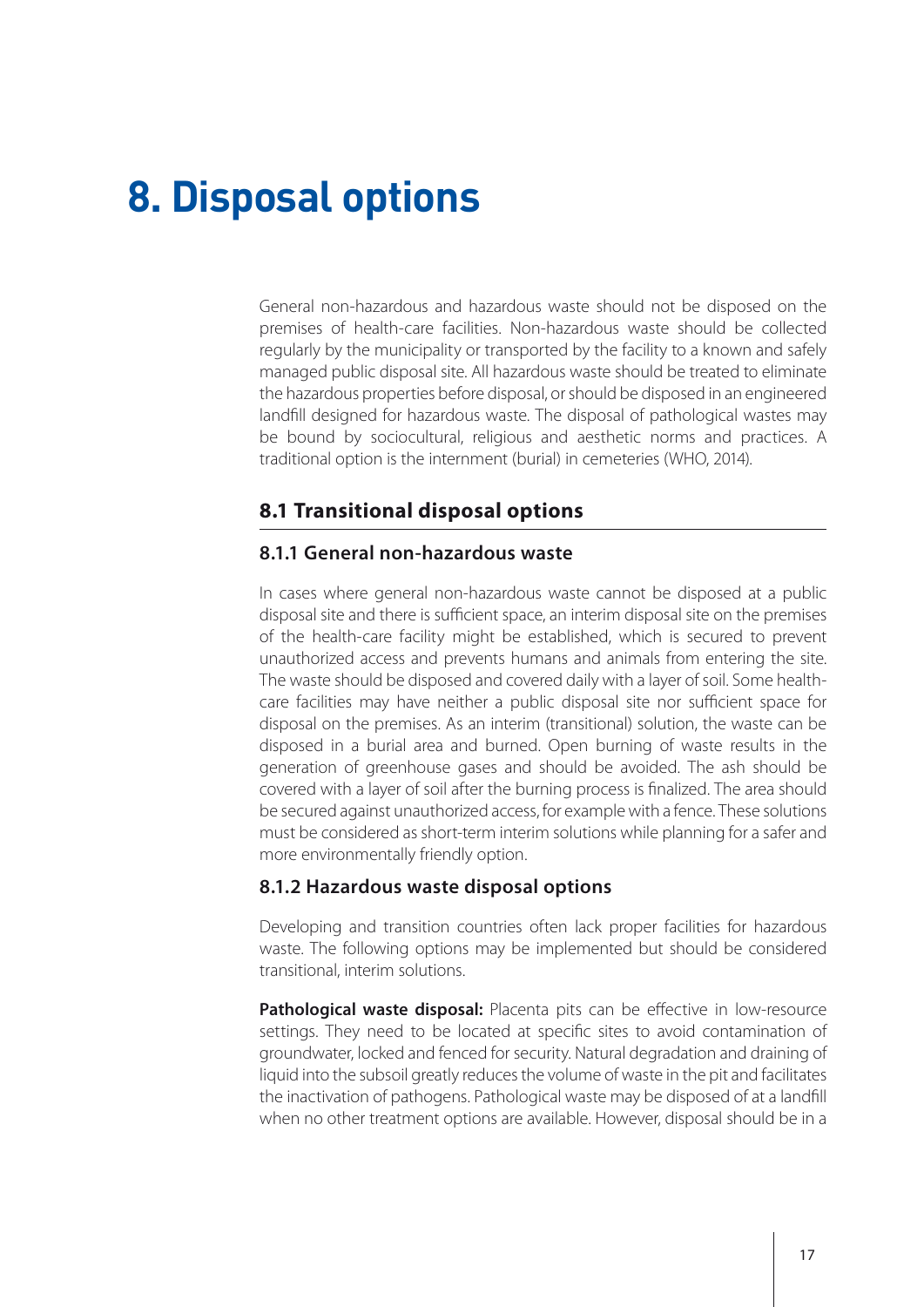<span id="page-21-0"></span>pre-specified area to prevent recyclers or scavengers coming into contact with the waste. Waste should also be covered as quickly as possible.

**Disposal of hazardous ash:** Fly ash and bottom ash from incineration is generally considered to be hazardous, because of the possibility of heavy metal content and dioxins and furans. It should preferably be disposed in sites designed for hazardous wastes, e.g. designated cells at engineered landfills, encapsulated and placed in specialized monofill sites, or disposed in the ground in an ash pit.

**Sharp waste disposal:** Even after decontamination, sharp waste may still pose physical risks. There may also be risk of reuse. Decontaminated sharp waste can be disposed of in safe sharp pits on the health-care facility premises or encapsulated by mixing waste with immobilizing material like cement before disposal. These procedures are only recommended in cases where the waste is handled manually and the landfill for general waste is not secured.

### **8.2 Disposal options in emergency situations**

Disposing of hazardous wastes without prior treatment into a general nonhazardous landfill greatly increases the risks to human health and the environment. If the waste is not properly covered, or disturbed by any means, further risks will arise. It is therefore poor practice to dispose of hazardous waste directly into a non-engineered landfill.

In remote health-care facilities and resource-scarce areas, minimal approaches for health-care waste management need to be employed. In addition, interim minimal practices may also be necessary in emergency situations or temporary refugee encampments and areas experiencing exceptional hardship. Consequently, the safe burial of infectious and sharp waste on health-care facility premises or in a protected concrete pit may be the only viable option available in such locations. Open dumping of boxes/bagged waste should be avoided (WHO, 2006). Pharmaceutical waste and chemical waste should be stored until a safe disposal option has been identified.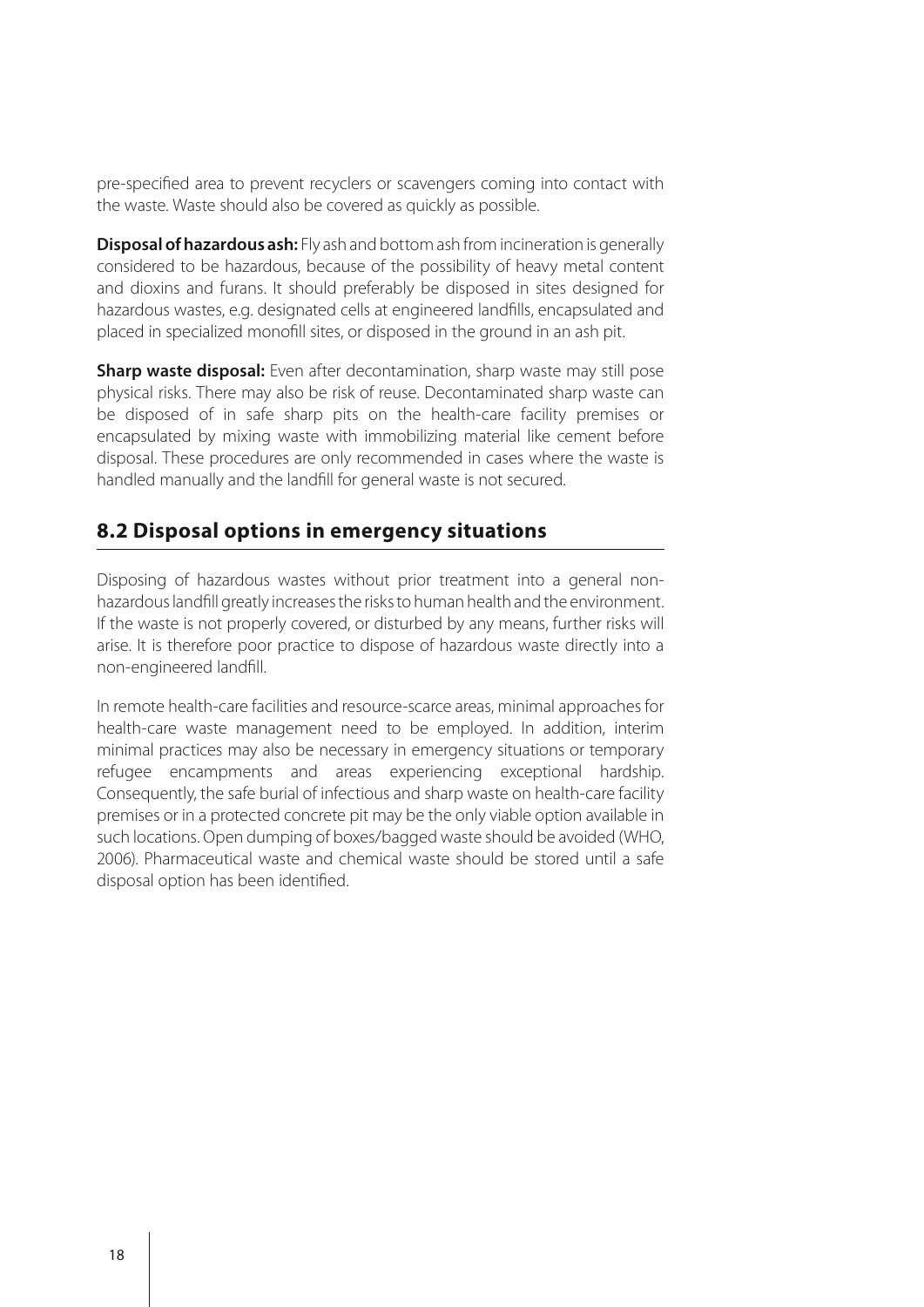### <span id="page-22-0"></span>**9. Mercury in health care**

In health care, mercury can be found in fever thermometers, sphygmomanometers (blood pressure measuring devices) and dental amalgam. Other sources of mercury in health care may include fluorescent lamps, cantor tubes, dilators, mercury switches and some button batteries (WHO, 2015b).

Due to its high volatility, mercury vaporizes at typical room temperatures (WHO, 2003b). Health-care workers, patients and others in health-care facilities can thus be readily exposed to mercury vapour when mercury-containing measuring devices or equipment break or spill. The use of mercury spill kits can help ensure safe clean-up in such circumstances.

When inhaled, mercury vapour can affect the central nervous system and, depending on exposure levels, can impair cognition and in some cases cause death (WHO, 2015b). Elemental mercury toxicity among children can also manifest in swelling, painful, red skin peeling off fingers and toes and also high blood pressure (Bose-O'Reilly et al, 2010).

Once released into the atmosphere, mercury persists in the environment, cycling between air, land and water, where it can be transformed into organic mercury, a form of mercury which readily bio-accumulates in the food chain. Due to its negative health effects, human consumption of mercury-contaminated fish and shellfish is therefore also a major public health concern. Long-term exposure to mercury is highly toxic, especially affecting the nervous system, the brain, the heart, the kidneys, the lungs and the immune system (UNEP & ISWA, 2015). Children, infants and developing foetuses are at particular risk as even extraordinarily low doses of mercury intoxication can impair their neurological development (WHO, 2015b).

The primary source of atmospheric emissions of mercury from health-care facilities is incineration of health-care wastes, and, in particular, incineration of wastes containing mercury-added products such as mercury thermometers and sphygmomanometers.

In 2013, as a result of growing global awareness and concern about the negative environment and health consequences of exposure to mercury and mercury compounds, a legally binding treaty on mercury – the Minamata Convention on Mercury – was adopted. In order to meet its objectives, the Convention includes measures to control anthropogenic mercury emissions from industrial activities. It also includes measures to phase out the manufacture, import or export of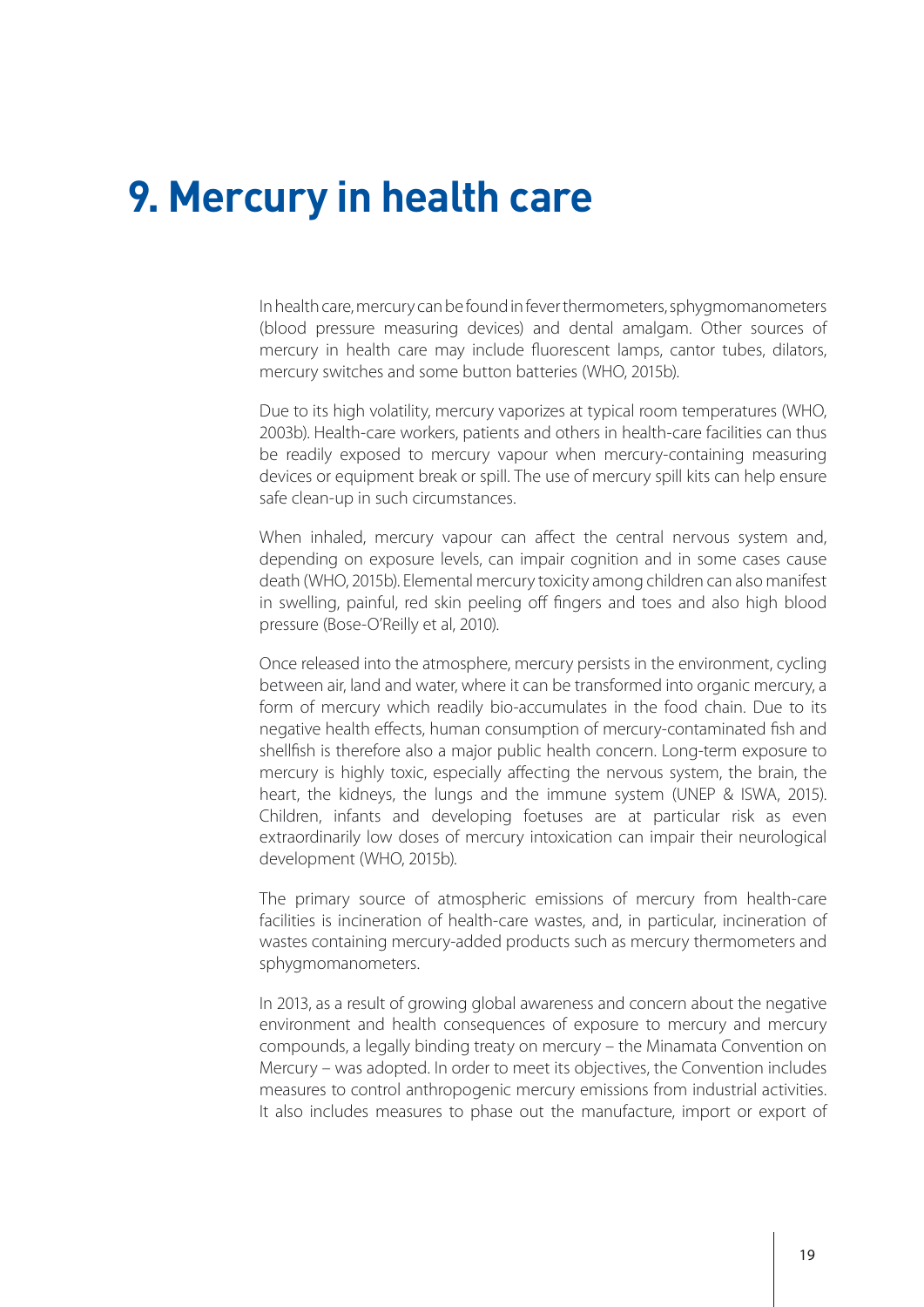mercury-added products by 2020 (UNEP, 2013b). <sup>8</sup> Mercury-added dental amalgam used in health care is subject to a phase down in use.

#### **Minamata Convention on Mercury**

Article 4 of the Minamata Convention calls for the phase-out of the import, export and manufacture of mercury thermometers and sphygmomanometers used in health care by 2020 and the phasing down of dental amalgam. 128 countries have signed the Convention.

This Convention refers to the Basel Convention for further guidance on the management of mercury containing waste. The Secretariat of the Basel Convention has developed technical guidelines on the environmentally sound management of mercury waste (UNEP, 2013b).

For health-care facilities, the implications are that from 2020 onwards, it will not be possible to procure mercury-containing thermometers or sphygmomanometers. In contexts where such devices are in use, health ministries thus need to plan for the introduction of mercury-free alternatives. They also need to ensure the safe collection, handling and environmentally sound disposal of devices to be replaced or substituted. For more details on this process, see *Developing national strategies for phasing out mercury-containing thermometers and sphygmomanometers in health care, including in the context of the Minamata Convention on Mercury* (WHO, 2015b).

<sup>8.</sup> Or 2030 to those Parties afforded maximum exemptions.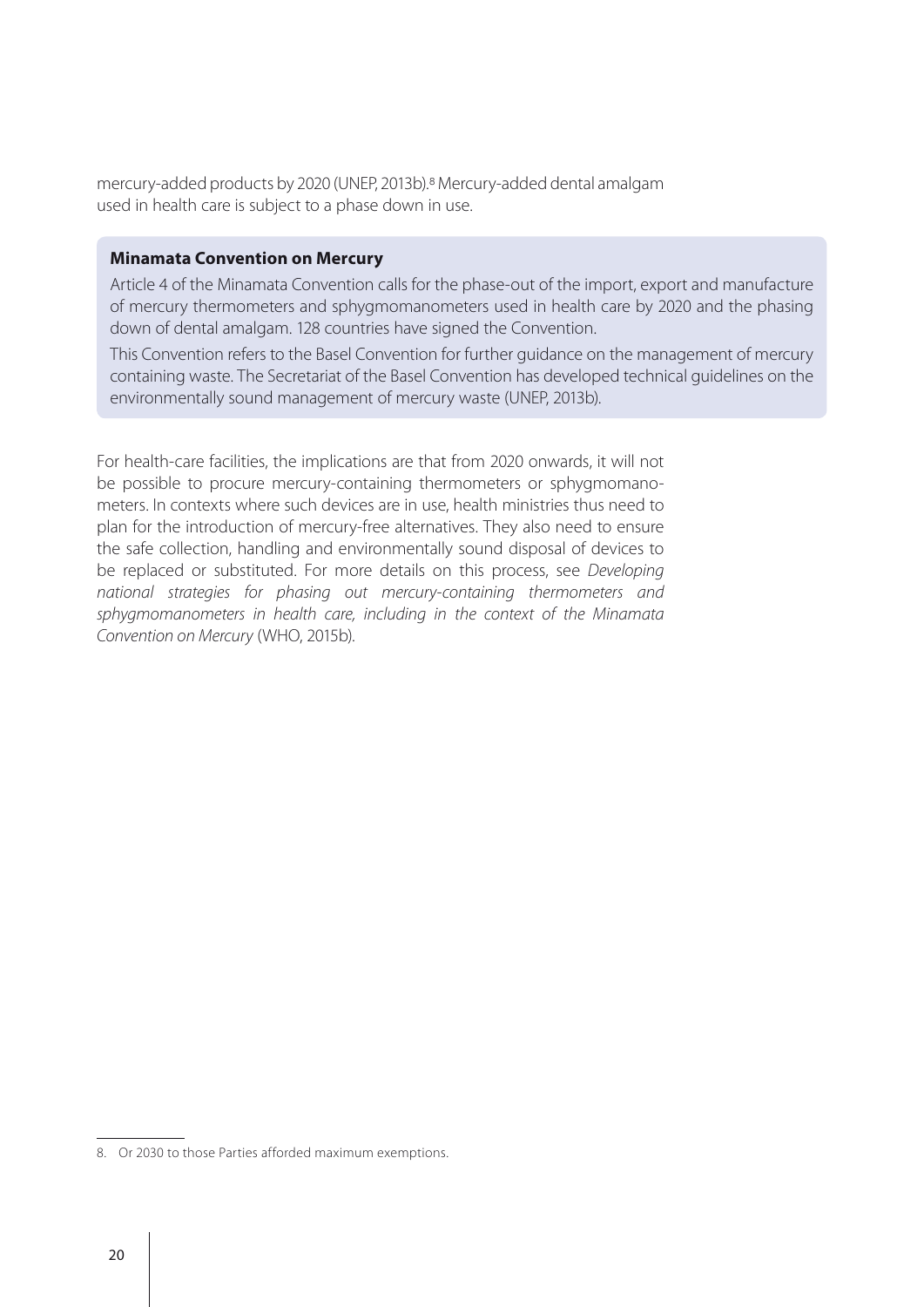# <span id="page-24-0"></span>**10. Implementation of health-care waste management programme**

At the global level, health-care waste management is being addressed through the WHO and UNICEF *Water, sanitation and hygiene (WASH) in health care facilities: Global action plan* (WHO & UNICEF, 2015a), as well as initiatives linked to climate change, renewable energy and greening the health sector, in line with the SDGs.

All health-care waste activities should be planned, implemented and monitored at local, regional and national levels. In order to develop a realistic plan, the health-care waste management system should be assessed before beginning any activities.

A policy document on national level planning provides an important basis for all further implementation plans and defines the aims, key priorities and roles and responsibilities (WHO, 2014). A well thought out implementation plan describes the actions to be implemented by authorities, health-care personnel and waste workers. Identification of the budget and resources required for implementing the plan is important. Safe and environmental health-care waste management needs financial support – not only to begin activities but investment is needed for operation and maintenance of equipment. Furthermore, health-care waste management policies and plans should include arrangements for the continuous monitoring of workers' health and safety. Additionally, a health-care waste management plan should also include an emergency response contingency plan that is known to all persons who will be assigned duties at the facility. This is to ensure that correct handling, treatment, storage and disposal procedures are being followed at all times.

At the facility level, the head of a hospital should formally appoint the members of the waste management team in writing, informing each of their duties and responsibilities. The head should appoint a waste management officer who will have overall responsibility for developing a facility-based health-care waste management plan, and for the day-to-day operation and monitoring of the waste treatment and disposal system. The waste management officer should be part of the infection prevention and control or WASH team of the health facility. Regular training and sufficient staffing are fundamental to improving and maintaining health-care waste management as part of WASH services in health-care facilities. It should be closely developed and delivered in tandem with training on infection prevention and control.

In addition to the WHO and UNICEF global action plan (WHO & UNICEF, 2015a), a number of recent global health initiatives and standards have incorporated the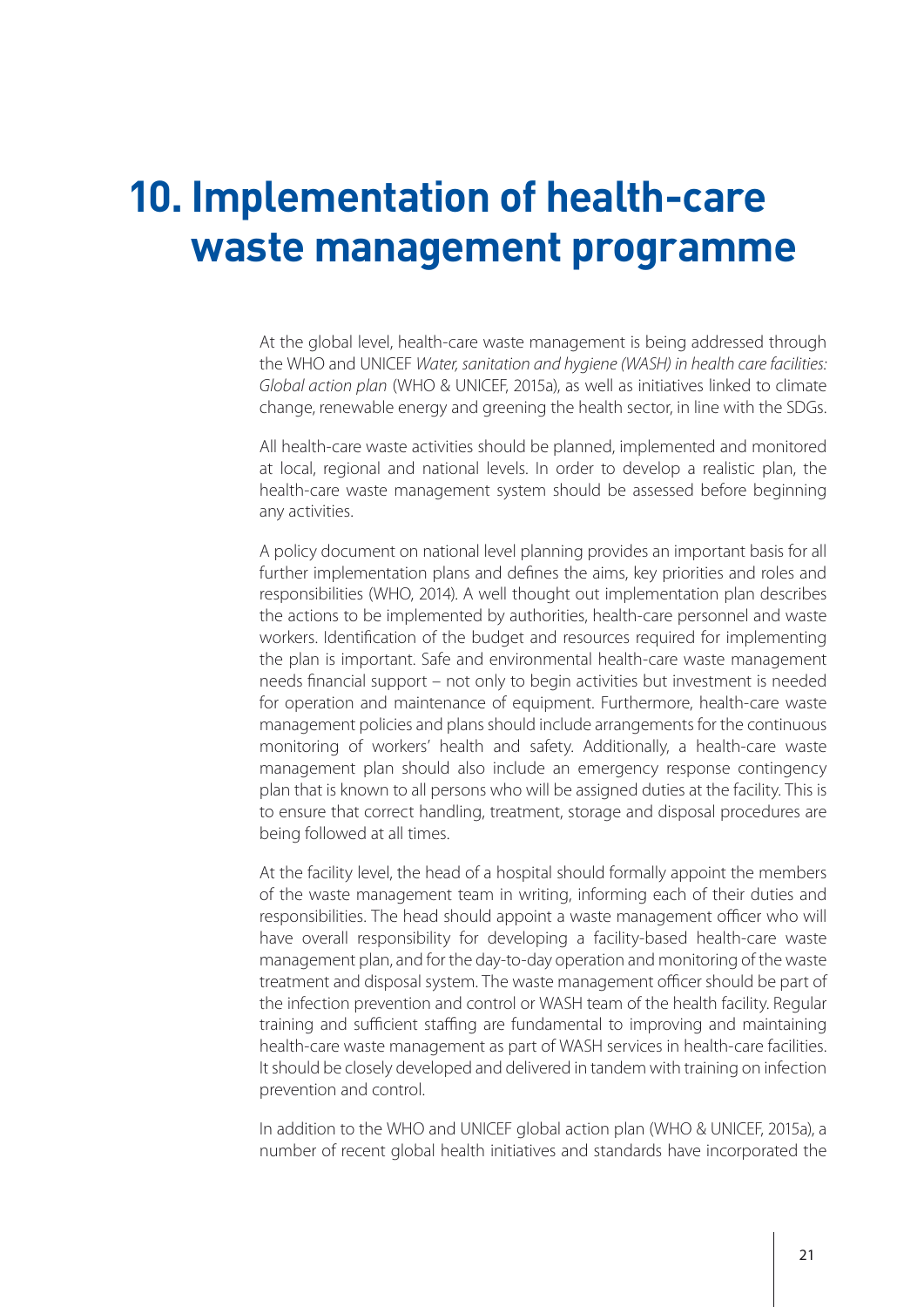safe management of health-care waste into their programmes and activities, including those on improving quality of care for mothers, newborns and children, the global learning laboratory on universal health coverage, core standards on infection prevention and control, the global action plan on injection safety and integrated efforts on vaccines and WASH (WHO & UNICEF, 2017; WHO 2016b; 2016c).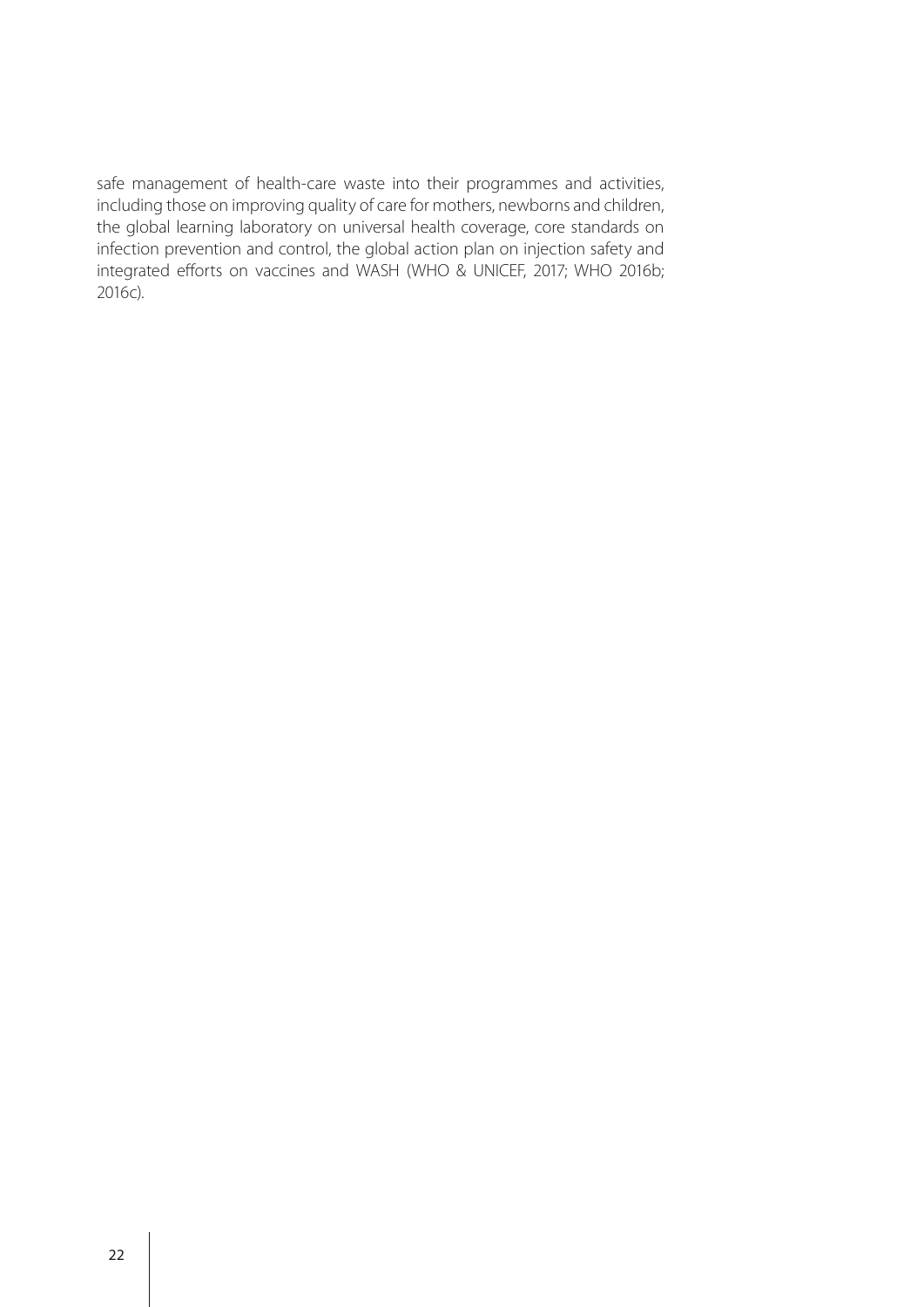### <span id="page-26-0"></span>**References**

Bose-O'Reilly S, McCarty KM, Steckling N & Lettmeier B (2010). Mercury exposure and children's health. *Curr Probl Pediatr Adolesc Health Care*. 40(8):186–215.

HCWH (2017). Healthcare Waste Treatment Technologies Database. [http://www.](http://www.medwastetech.info) [medwastetech.info](http://www.medwastetech.info) (accessed in 20 April 2017).

UNEP (1989). Basel Convention on the Control of Transboundary Movements of Hazardous Wastes and their Disposal. [http://www.basel.int/portals/4/basel%20](http://www.basel.int/portals/4/basel%20convention/docs/text/baselconventiontext-e.pdf) [convention/docs/text/baselconventiontext-e.pdf](http://www.basel.int/portals/4/basel%20convention/docs/text/baselconventiontext-e.pdf) (accessed 20 April 2017).

UNEP (2003). Technical guidelines on the environmentally sound management of biomedical and healthcare waste. [http://archive.basel.int/pub/techguid/tech](http://archive.basel.int/pub/techguid/tech-biomedical.pdf)[biomedical.pdf](http://archive.basel.int/pub/techguid/tech-biomedical.pdf) (accessed 20 April 2017).

UNEP (2004). Stockholm Convention on Persistent Organic Pollutants. [http://chm.pops.](http://chm.pops.int/TheConvention/Overview/tabid/3351/Default.aspx) [int/TheConvention/Overview/tabid/3351/Default.aspx](http://chm.pops.int/TheConvention/Overview/tabid/3351/Default.aspx) (accessed 20 April 2017).

UNEP (2011). Technical guidelines for the environmentally sound management of wastes consisting of elemental mercury and wastes containing or contaminated with mercury. [http://www.basel.int/Implementation/Publications/TechnicalGuidelines/](http://www.basel.int/Implementation/Publications/TechnicalGuidelines/tabid/2362/Default.aspx) [tabid/2362/Default.aspx](http://www.basel.int/Implementation/Publications/TechnicalGuidelines/tabid/2362/Default.aspx) (accessed 20 April 2017).

UNEP (2012). Compendium of technologies for treatment/destruction of healthcare waste. [https://www.healthcare-waste.org/fileadmin/user\\_upload/resources/](https://www.healthcare-waste.org/fileadmin/user_upload/resources/Compendium_Technologies_for_Treatment_Destruction_of_Healthcare_Waste_2012.pdf) Compendium Technologies for Treatment Destruction of Healthcare Waste 2012. [pdf](https://www.healthcare-waste.org/fileadmin/user_upload/resources/Compendium_Technologies_for_Treatment_Destruction_of_Healthcare_Waste_2012.pdf) (accessed 20 April 2017).

UNEP (2013a). Toolkit for identification and quantification of releases of dioxins, furans and other unintentional POPs under Article 5 of the Stockholm Convention on Persistent Organic Pollutants. <http://toolkit.pops.int>(accessed 20 April 2017).

UNEP (2013b). Minamata Convention on Mercury. [http://www.mercuryconvention.org/](http://www.mercuryconvention.org/Convention/tabid/3426/Default.aspx) [Convention/tabid/3426/Default.aspx](http://www.mercuryconvention.org/Convention/tabid/3426/Default.aspx) (accessed 20 April 2017).

UNEP & ISWA (2015). Practical sourcebook on mercury waste storage and disposal. United Nations Environment Programme and International Solid Waste Association. [http://wedocs.unep.org/bitstream/handle/20.500.11822/11466/Sourcebook-Mercruy-](http://wedocs.unep.org/bitstream/handle/20.500.11822/11466/Sourcebook-Mercruy-FINAL-web-.pdf?sequence=1&isAllowed=y)[FINAL-web-.pdf?sequence=1&isAllowed=y](http://wedocs.unep.org/bitstream/handle/20.500.11822/11466/Sourcebook-Mercruy-FINAL-web-.pdf?sequence=1&isAllowed=y) (accessed 20 April 2017).

WHO (1999). Guidelines for safe disposal of unwanted pharmaceuticals in and after emergencies. <http://apps.who.int/medicinedocs/en/d/Jwhozip51e/> (accessed 20 April 2017).

WHO (2003a). Aide-memoire for a strategy to protect health workers from infection with bloodborne viruses. [http://www.who.int/occupational\\_health/activities/1am\\_](http://www.who.int/occupational_health/activities/1am_hcw.pdf) [hcw.pdf](http://www.who.int/occupational_health/activities/1am_hcw.pdf) (accessed 19 April 2017).

WHO (2003b). Elemental mercury and inorganic mercury compounds: Human health aspects. Concise International Chemical Assessment Document 50. Geneva: World Health Organization.

WHO (2004). Safe health-care waste management: Policy paper. [http://www.who.int/](http://www.who.int/water_sanitation_health/medicalwaste/en/hcwmpolicye.pdf) [water\\_sanitation\\_health/medicalwaste/en/hcwmpolicye.pdf](http://www.who.int/water_sanitation_health/medicalwaste/en/hcwmpolicye.pdf) (accessed 20 April 2017).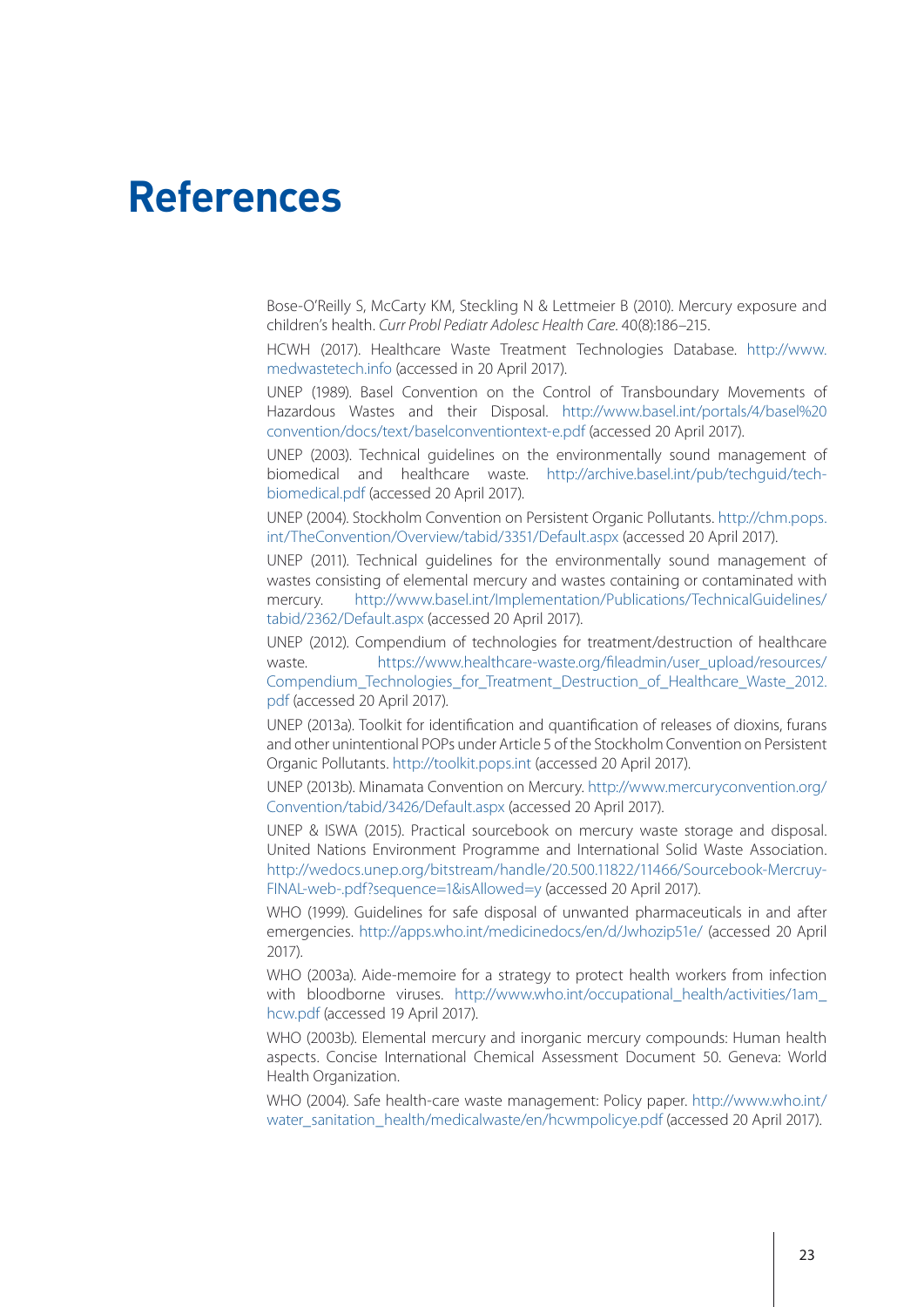WHO (2006). Management of waste from injection activities at the district level. Guidelines for district health managers. [http://www.who.int/water\\_sanitation\\_health/](http://www.who.int/water_sanitation_health/publications/waste-from-injections/en/) [publications/waste-from-injections/en/](http://www.who.int/water_sanitation_health/publications/waste-from-injections/en/) (accessed 19 April 2017).

WHO (2014). Safe management of wastes from health-care activities. [http://www.who.](http://www.who.int/water_sanitation_health/publications/wastemanag/en/) [int/water\\_sanitation\\_health/publications/wastemanag/en/](http://www.who.int/water_sanitation_health/publications/wastemanag/en/) (accessed 19 April 2017).

WHO (2015a). Health-care waste. Fact sheet no. 253. [http://www.who.int/mediacentre/](http://www.who.int/mediacentre/factsheets/fs253/en/) [factsheets/fs253/en/](http://www.who.int/mediacentre/factsheets/fs253/en/) (accessed 19 April 2017).

WHO (2015b). Developing national strategies for phasing out mercury-containing thermometer and sphygmomanometers in health care, including in the context of the Minamata Convention on Mercury. [http://www.who.int/ipcs/assessment/public\\_](http://www.who.int/ipcs/assessment/public_health/WHOGuidanceReportonMercury2015.pdf) [health/WHOGuidanceReportonMercury2015.pdf](http://www.who.int/ipcs/assessment/public_health/WHOGuidanceReportonMercury2015.pdf) (accessed 20 April 2017).

WHO (2016a). Antimicrobial resistance. Fact sheet. [http://www.who.int/mediacentre/](http://www.who.int/mediacentre/factsheets/fs194/en/) [factsheets/fs194/en/](http://www.who.int/mediacentre/factsheets/fs194/en/) (accessed 19 April 2017).

WHO (2016b). Standards for improving quality of maternal and newborn care in health facilities. [http://www.who.int/maternal\\_child\\_adolescent/documents/improving](http://www.who.int/maternal_child_adolescent/documents/improving-maternal-newborn-care-quality/en/)[maternal-newborn-care-quality/en/](http://www.who.int/maternal_child_adolescent/documents/improving-maternal-newborn-care-quality/en/) (accessed 20 April 2017).

WHO (2016c). Guidelines on core components of infection prevention and control programmes at the national and acute health care facility level. [http://www.who.int/](http://www.who.int/gpsc/ipc-components/en/) [gpsc/ipc-components/en/](http://www.who.int/gpsc/ipc-components/en/) (accessed 20 April 2017).

WHO & PAHO (2016). Decontamination and reprocessing of medical devices for healthcare facilities. [http://apps.who.int/iris/bitstream/10665/250232/1/9789241549851-eng.](http://apps.who.int/iris/bitstream/10665/250232/1/9789241549851-eng.pdf) [pdf](http://apps.who.int/iris/bitstream/10665/250232/1/9789241549851-eng.pdf) (accessed 20 April 2017).

WHO & UNICEF (2015a). Water, sanitation and hygiene (WASH) in health care facilities: Global action plan. [http://www.who.int/water\\_sanitation\\_health/facilities/healthcare/](http://www.who.int/water_sanitation_health/facilities/healthcare/wash-in-hcf-global-action-plan-2016-03-16.pdf?ua=1) [wash-in-hcf-global-action-plan-2016-03-16.pdf?ua=1](http://www.who.int/water_sanitation_health/facilities/healthcare/wash-in-hcf-global-action-plan-2016-03-16.pdf?ua=1) (accessed 19 April 2017).

WHO & UNICEF (2015b). Water, sanitation and hygiene in health care facilities: Status in low- and middle-income countries and way forward. [http://www.who.int/water\\_](http://www.who.int/water_sanitation_health/publications/wash-health-care-facilities/en/) [sanitation\\_health/publications/wash-health-care-facilities/en/](http://www.who.int/water_sanitation_health/publications/wash-health-care-facilities/en/) (accessed 19 April 2017).

WHO & UNICEF (2017). Water and sanitation for health facility improvement tool (WASH FIT): A practical guide for improving quality of care through water, sanitation and hygiene in health-care facilities. [https://www.washinhcf.org/fileadmin/user\\_upload/](https://www.washinhcf.org/fileadmin/user_upload/documents/WHO-UNICEF-2017-WASH-FIT_final.pdf) [documents/WHO-UNICEF-2017-WASH-FIT\\_final.pdf](https://www.washinhcf.org/fileadmin/user_upload/documents/WHO-UNICEF-2017-WASH-FIT_final.pdf) (accessed 20 April 2017).